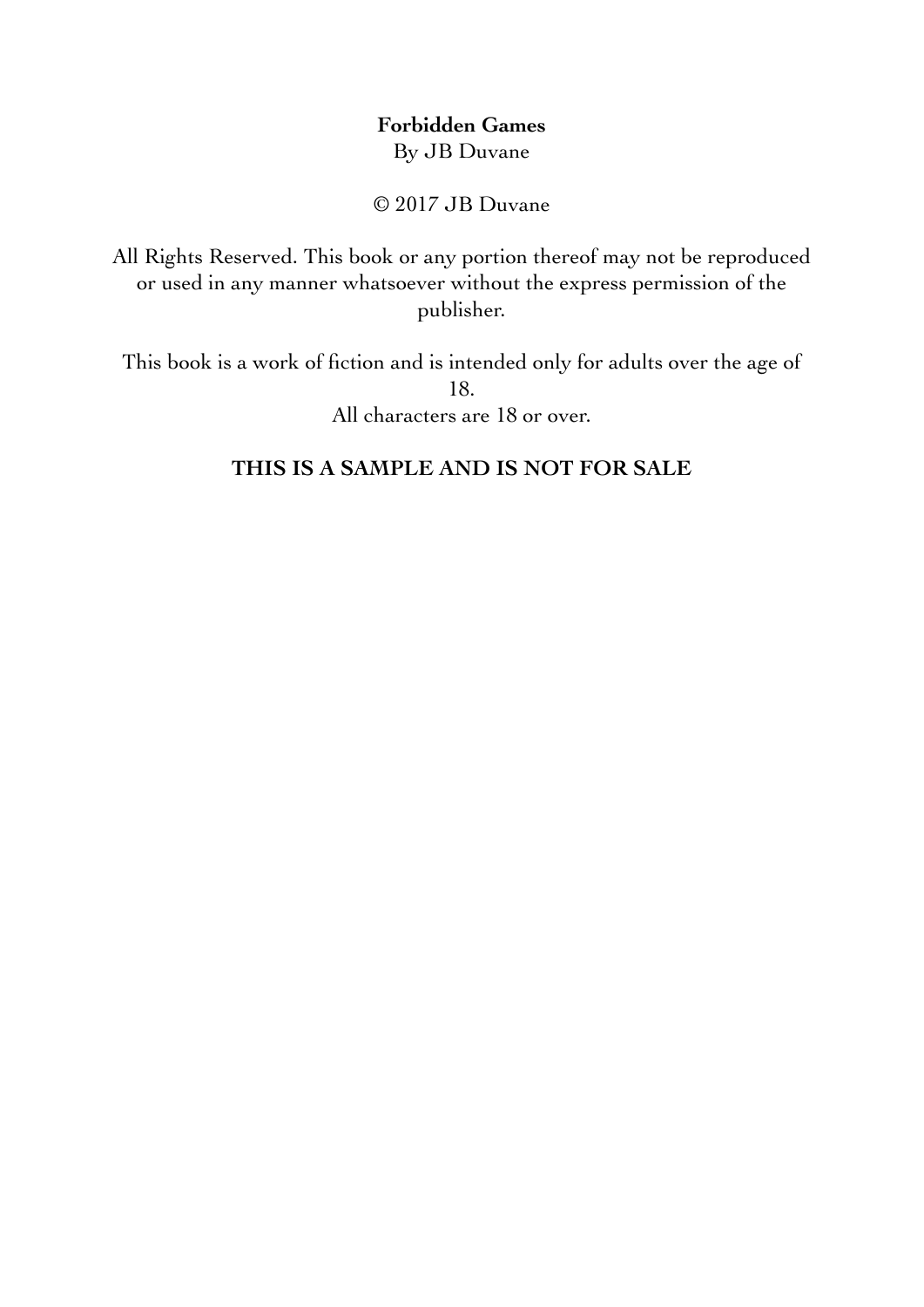### ABOUT FORBIDDEN GAMES

# *When the games you play involve lies and manipulation, the consequences can be more horrifying that you can imagine. Sometimes the only way out is to give in to your forbidden desires.*

#### **Evan:**

Zoe is like family to me. I've practically raised her ever since her dad checked out with his gambling addiction. Now he's dead, but still owes millions to some gangsters, and they want to take Zoe as a payoff. Then they plan on selling her to recoup their losses. She doesn't know anything about this deal. I can't bear to tell her what her dad has done. I've tried everything to pay them what they say they're owed. But they're still after both of us and time is running out. I'm terrified these men will catch up with her and I'll never see her again. But more than that, I'm terrified of the feelings I have for her. Of what might happen between the two us if she stays with me.

#### **Zoe:**

I hate Evan. He's always trying to run my life. He humiliated me, practically dragging me off the street in front of my friends. And now he's telling me I have to get on a plane and go with him. But he won't tell me where. He won't even tell me why. I'm an adult now and I'm not going to let him treat me like this. The only problem is … If I hate him so much, why can't I stop thinking about him? As I'm crawling out a window, making my escape from him … Why am I so sad? And why do I want so badly to feel his arms around me and his lips on mine?

# **Evan and Zoe both know there are rules about falling in love. Unfortunately, their hearts don't want to play by the rules.**

*Forbidden Love is a romantic suspense novella of 27k words and includes an extended epilogue that was not previously published.*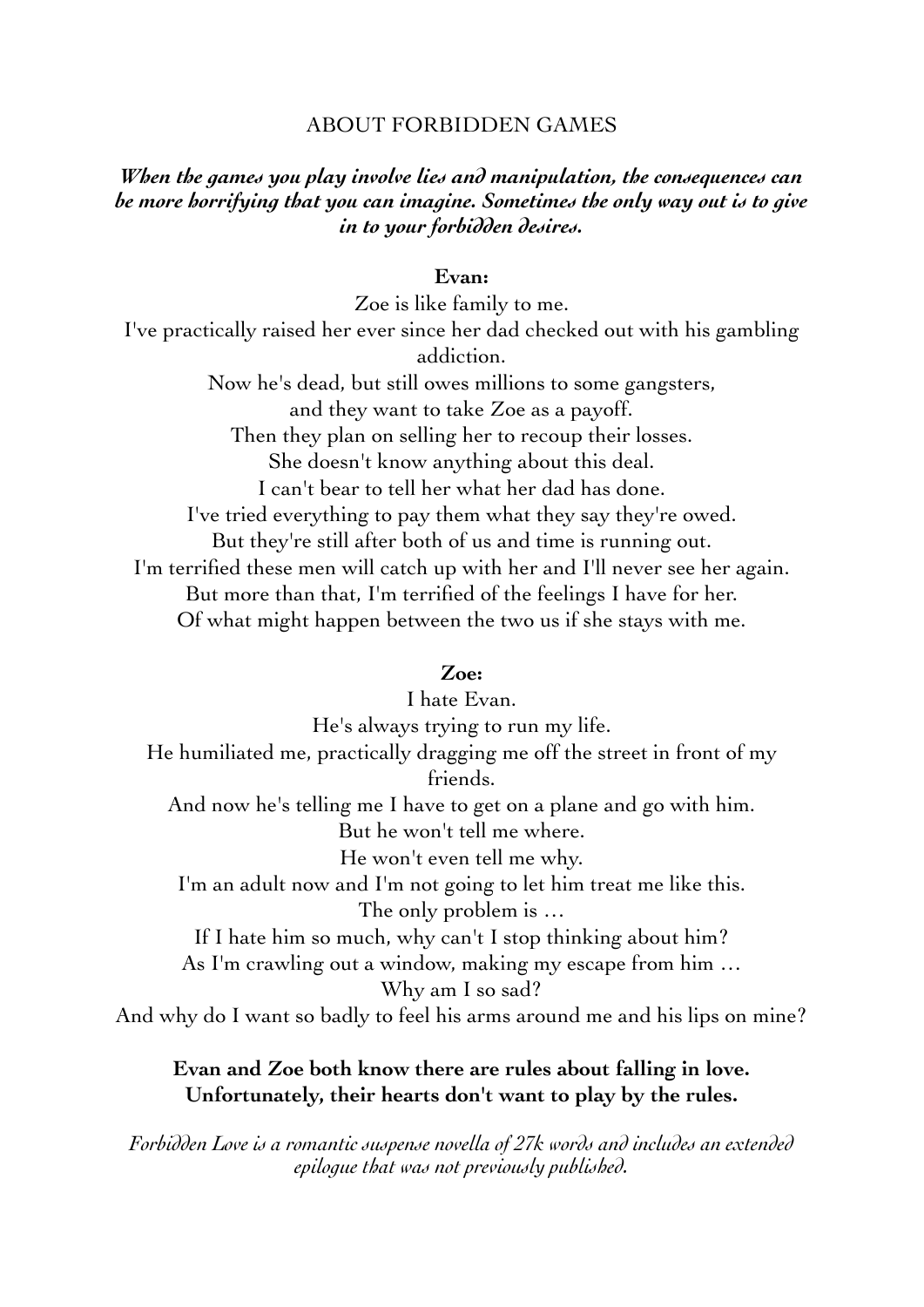*It is intended for adults and includes some dark scenes that may not be suitable for all readers.*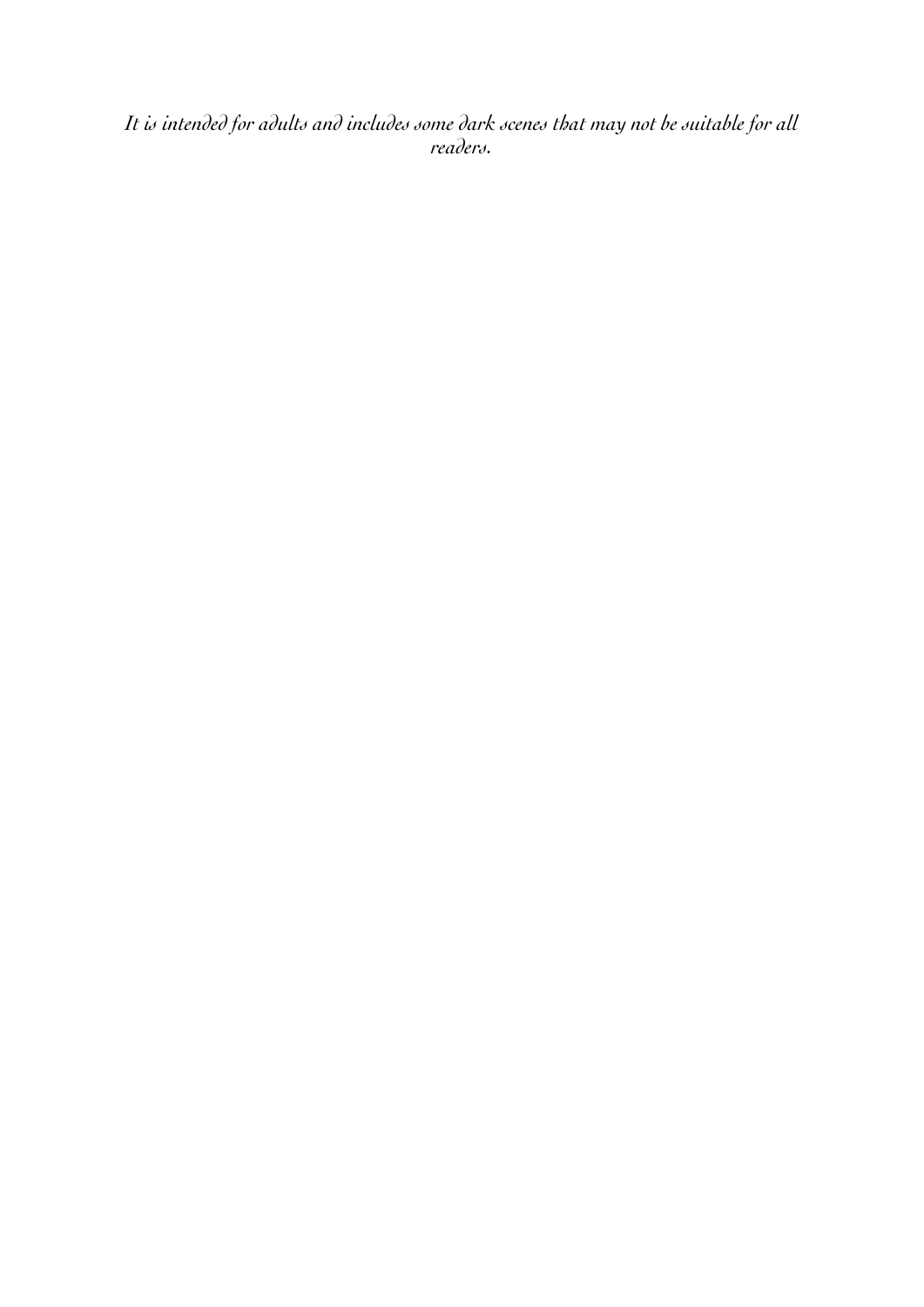Chapter 1

Evan

I don't understand how the hell things got so fucked up, how I went from owning a multi-million-dollar consulting business with my two best friends from college to harassing my friend's daughter on the street and practically kidnapping her.

But if I don't do something to protect Zoe, those bastards will get to her. And if they get to her, I know for a fact we're both as good as dead.

\*\*\*

I'm sitting on the hotel room bed with my head in my hands. I'm glad that I finally got Zoe back. Actually, I'm ecstatic, but I sure as hell am not capable of showing it right now. Mostly because I'm pissed.

I've been taking care of Zoe since her parents died a few months back. I'm not her legal guardian, but I might as well be for all the times I've bailed her out of one jam after another.

She had the luck of being the daughter of one of my oldest friends, Griffin. He was a good person, don't get me wrong. But he never took responsibility for a thing in his life. Not even his own daughter.

We've been best friends since before school even started. He and his mom lived in the single-wide next door and we spent our early days playing with plastic farm animals and soldiers on the small patch of grass in between the two trailers.

I made it out of that rat hole, and eventually Griffin did too, but the old neighborhood never really left him. He made plenty of money, but somehow always managed to spend every last cent, mostly on gambling and women. He didn't get married until pretty late in life, and she spent money even faster than he did. Then, of course, they had a kid—Zoe. Neither one of them paid two seconds of attention to her most days of her life.

How do I know all of this? Like any sentimental idiot, I let myself get inextricably sucked into his life. By the time I realized what a mistake I'd made, I was so involved with practically raising his daughter for him that I couldn't get out.

After everything we went through growing up—two dirt-poor kids facing a shitty world in an even shittier part of town, all the times we had each other's backs in high school, then him making me godfather to his only child out of the blue—I was just not capable of saying no to him. It was my own fault, I know. But when you look in the pleading eyes of someone you've cared about your whole goddamned life, no matter how shitty and irresponsible they've been at times, it's hard to think rationally.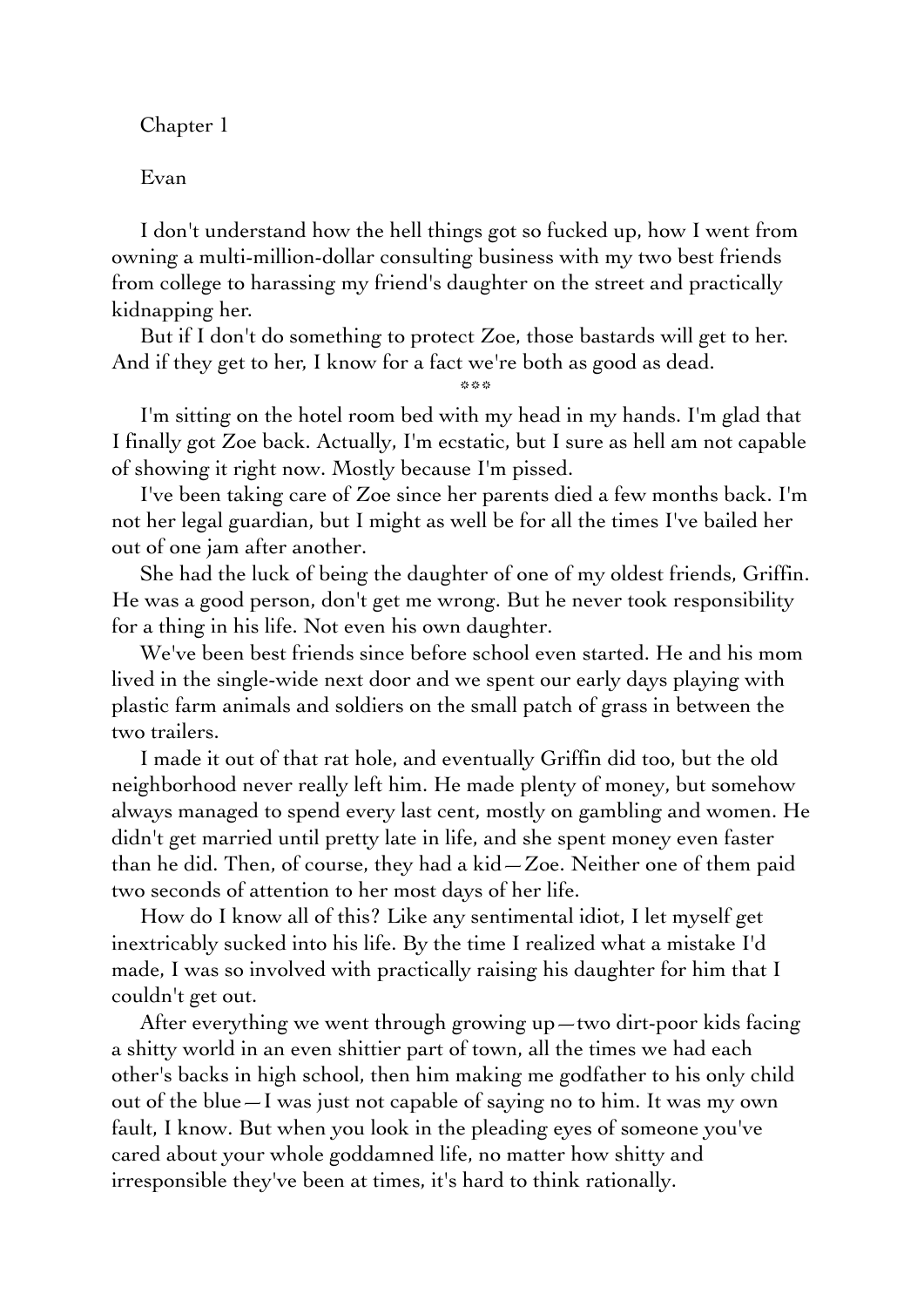Watching the way his daughter struggled to find her way with a dad who used every vice in the book to feel good about himself and a mother who didn't seem to give a shit—it was heartbreaking. And in the end it was really Zoe I couldn't say no to. When I looked into those sad little eyes, I wanted to be everything Griffin couldn't. I wanted to take her tears away and make Zoe smile again.

I understood what was happening every time she acted up and yelled at me. It would usually happen after Griff had promised her something—a bike or a dress or just his time—and then, once again, would act like she didn't even exist when it came time to come through.

So it was natural that the more selfish he became, and the more her mom checked out, the more Zoe and I came to rely on each other. She relied on me to be the only rational adult around. The one who would not only give her things she wanted and needed, but would also tell her when she was fucking up.

I knew Griff could see what was happening, how close Zoe and I had become, but I'm pretty sure, more than anything, he felt relief that she wasn't his responsibility any more. Relief that it was me she came to when she needed anything, even when what she really needed was her dad.

I was more than happy to be there for her through those years, but over time I started relying on her too. In the beginning, it was a completely innocent bond we shared, one I didn't have with anyone else in my life. I'd never had kids of my own, and with everything involved in getting a new business off the ground for the last five years, the romantic part of my life had mostly been devoted to one-night stands.

Eventually I started to secretly rely on Zoe for something that I could never, ever ask from her. A need that grows stronger in me every day, but I could never say out loud to her or anyone else. Because if those words ever come out of my mouth, if I even whisper to myself in the middle of the night how I really feel about Zoe, I know I won't be able to go back. I can't afford to lose control of my emotions when it comes to her.

After a while, years of standing on the sidelines and watching Zoe get crushed time and again by the man who was supposed to be there for her, I slowly stopped trusting a single word that came out of Griff's mouth. I was still there, still listening to his stories about how he was the victim and how the world was against him, but I didn't trust him for myself or for Zoe. Even though she still fell for his promises every single time.

Honestly, I thank God every day that I allowed myself to become suspicious of him, because if I hadn't been following him that day, I never would've found out about the massive debt he owed some jacked-up, Italian mobster, or how he planned to pay it off.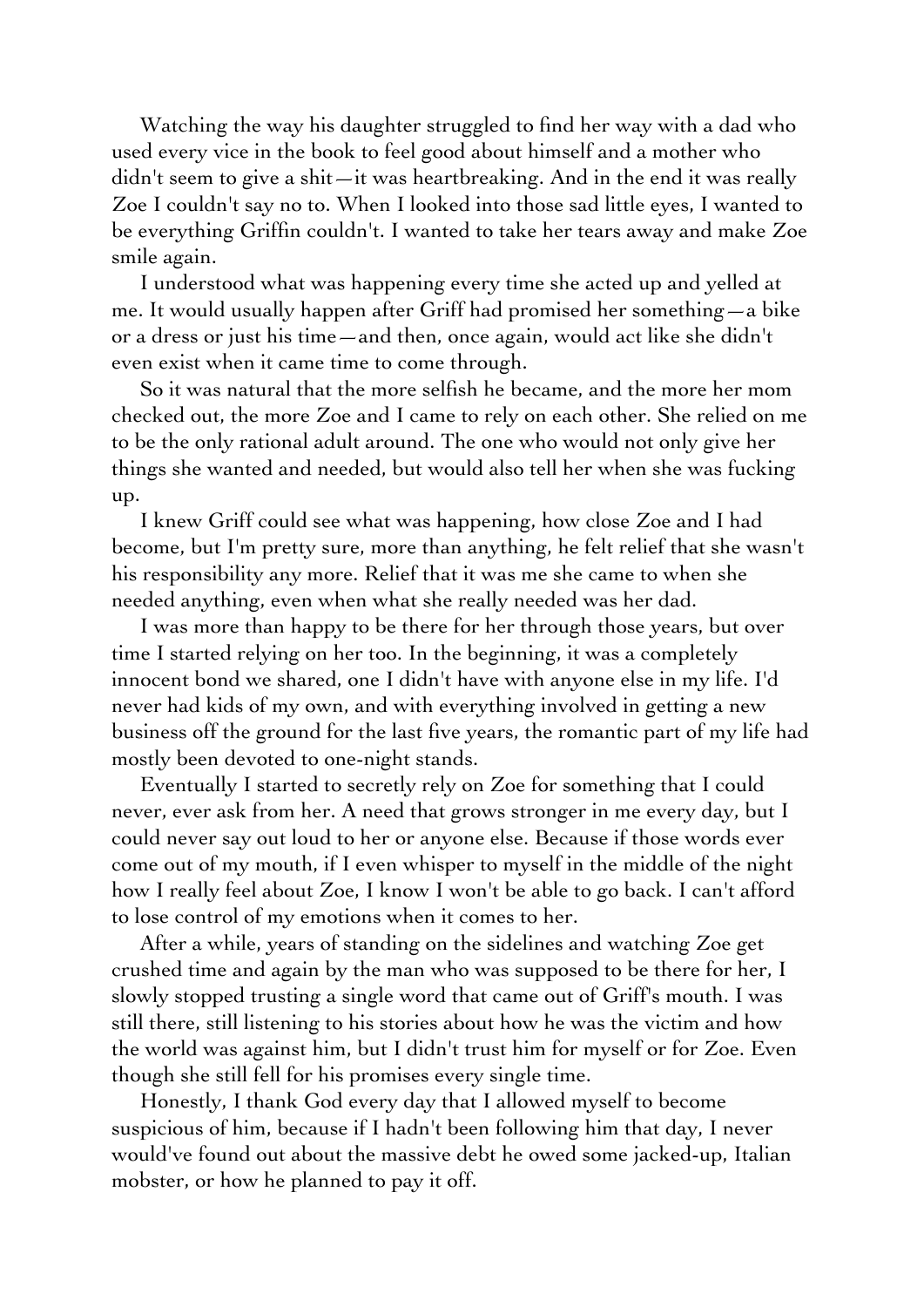She's sitting across the room on one of those ratty, cheap hotel room chairs. Zoe's arms are folded and she's slouched so far down in the chair that she's practically lying on her back.

"This place is a shit hole," she says as she picks at a patch of worn threads on the arm of the chair. "It's disgusting. I'm not staying here."

"Don't give me any grief over this, Zoe. Just one more night and then we're getting a flight out of here."

"I don't want to go anywhere with you, Evan. I want to stay with my friends."

"Do you even know those people? I don't remember you ever mentioning them before."

"You don't know everything about me! I met them at the contest. They're cool girls. People I want to hang out with."

"Zoe, you were standing around on a street corner when I happened to drive by. I've been looking for you for weeks. I've been worried sick."

 "If you hadn't made me quit *The Daddy Games* you wouldn't have had a thing to worry about. I was going to win that contest, Evan! Then I would have been set up. The grand prize was five hundred thousand dollars. Do you realize what that kind of money would have meant for me? I would have been out of your hair for good. You wouldn't have someone to take care of that you never asked for in the first place. That's what you want, isn't it? To get rid of me?"

I look into Zoe's hurt expression and for the life of me, I don't know what to say. I would do anything to take her hurt away, but I know that if I tell her the truth about everything it will just make things worse. "No, that's not what I want. I want you to come with me."

"Go with you where? What's up with all of the secrecy and practically kidnapping me off the street right in front of my friends? You're acting weird, Evan. What are you even doing in this crappy hotel? You live in a freaking mansion!"

"I don't want to talk about it right now. I just need you to trust me, Zoe."

"No adult has ever given me a reason to trust them. Why should I trust you?"

"Because, believe it or not, I care about you, Zoe, and I know what's best for you, even though you can't see it right now."

"You know what I think? I think you just want someone to control. You've got some power trip going on because Dad made you my godfather." Zoe sits up on the edge of the chair and starts yelling at me. "You're not even my legal guardian, Evan. You're not anything to me!"

I sit there on the edge of the bed and stare at Zoe for a long time. Part of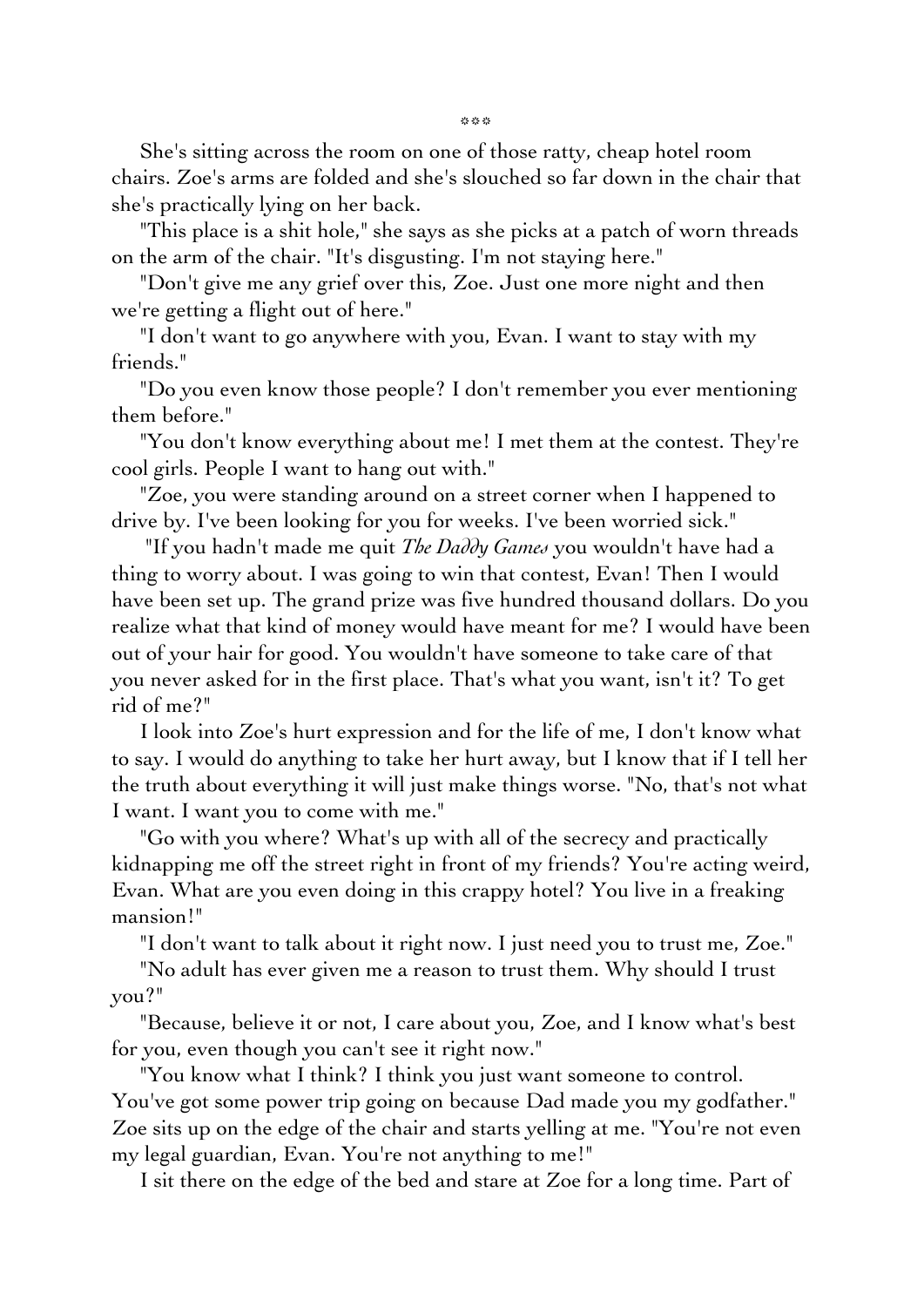me wants to kick her the hell out. She's acting like such a little brat and I'm starting to wonder if I'm even doing the right thing. But when I get past that flash of anger, I know I can't let her go. No matter what she says to me or how she acts, she needs me. More than she'll probably ever be aware of, and definitely more than I want her to know.

Somehow she's evaded the men who have been after her while she was out slumming with her "friends," but eventually they're going to catch up with her. And there is no way I'll be able to live with myself if I let that happen.

"Zoe," I say, keeping my voice as calm as possible. "I'm not trying to control you. You don't understand what's going on. But I'll tell you one thing; you are in a lot of trouble if you don't get the hell out of this country, *with me*, as soon as possible."

"What are you talking about?" Zoe jumps up and starts pacing around the room, her arms still folded in front of her in a defiant stance. "What kind of trouble am I in? I haven't done anything wrong."

"I told you, I don't want to talk about it here. Can't you just trust me this once, Zoe?"

I realize with each word I say to her that my voice is getting louder and louder. I've already lost my entire life over this whole mess and I'm really starting to lose my patience with Zoe.

After everything I've done, after all I've been through in the last few weeks to find her and get her back, not to mention my failed attempt to pay off that damned debt of her father's, there's no way I'm going to let her leave this hotel room. If I could get a flight out right this minute, I would drag her ass down to the goddamn terminal and get both of us on a plane. I just want to get her far away from those Italian goons as soon as possible.

Unfortunately, the only flight I could get on such short notice isn't until tomorrow morning. But I swear to God, she's going to be on that plane with me if I have to stay up all night and patrol the damned room.

"Why should I? All you've ever done is tell me what I can and can't do. I'm an adult now, Evan. Your job is over. It was never your job anyway. You need to back off and let me live my own life."

I want to tell her that isn't true. I want to tell her that everything I've ever done has been to make things better for her. But I'm not sure if she believes anything that's coming out of my mouth at this point, so I wind up saying a bunch of stuff that isn't even true. "Believe me; with the way you're acting, I don't want to have anything to do with you right now either. If it was even a remote possibility, I would just leave you on the streets with your *friends*. But I can't. There are things going on that you just don't understand, and for right now you're better off with me."

"Max doesn't treat me like a kid," I hear her mumble to the wall.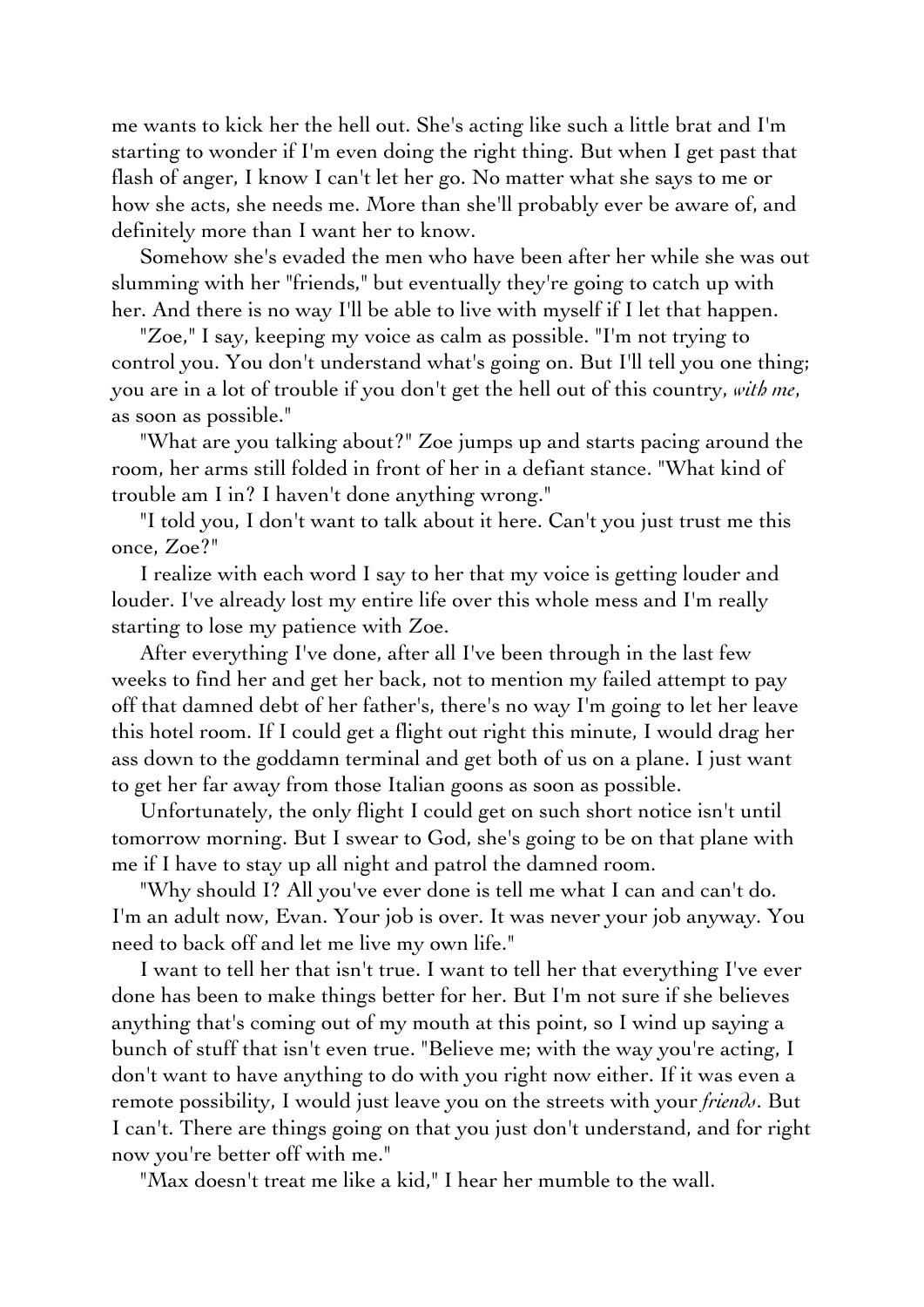"Who's Max?"

"None of your fucking business!" she yells to the wall, then turns around and looks directly at me, her face streaked with tears. "But if you really want to know, he's someone who cares about me. He doesn't try to control me like you do! He lets me do what I want and …" Zoe puts both hands over her face and sobs. "And he says he wants to take care of me."

I can barely stand to see her like this. One minute she's yelling and the next she's crying, but the bottom line is she's in a lot of pain. I'm sure she doesn't trust any man to stick around for long or find value in her as anything other than a commodity. And I don't blame her one bit. Not with a dad like Griff to show her what men are like.

I get up off the bed and walk over to her. I want to comfort her but I don't know how. I don't know what she needs from me, and I'm afraid of crossing over into territory that's too intimate. Not for her. For me. "Look," I say, trying to sound optimistic. "When we get where we're going, you can email this Max guy and tell him all the fun stuff you're doing. But for now, you need to do what I say, sweetie."

I realize I've reduced myself to talking to her like a child now, not to mention treating her like one. I actually have no intention of letting her email anyone when we get to where we're going, let alone some schmuck who is probably only interested in one thing.

But I'm not going to let her know that. I'm still not exactly sure how I'm going to keep her with me once we get to Mexico, or wherever the hell we wind up. I don't exactly know when we'll be able to stop running from these guys. I'm pretty sure mobsters aren't in the habit of walking away from millions of dollars that they believe they're owed.

"No."

"No, what?"

"No, Evan. This is where it all ends. You're not telling me what to do anymore." She picks up her duffel bag and throws it over her shoulder, then marches over to the door.

I don't think I've ever moved as fast as I did right then, not in my entire life. Before I know it, I'm all the way across the room and I'm slamming the hotel room door shut and Zoe's small body is dwarfed underneath mine. She drops her bag on the ground and turns around so that she's facing me, then looks up.

"What the fuck, Evan?"

"I told you, you're not going anywhere. I'm serious as hell, Zoe."

"I'm going to Max's and you can't stop me," she says through gritted teeth as she pokes my chest.

I stand there with my hands braced against the door on either side of her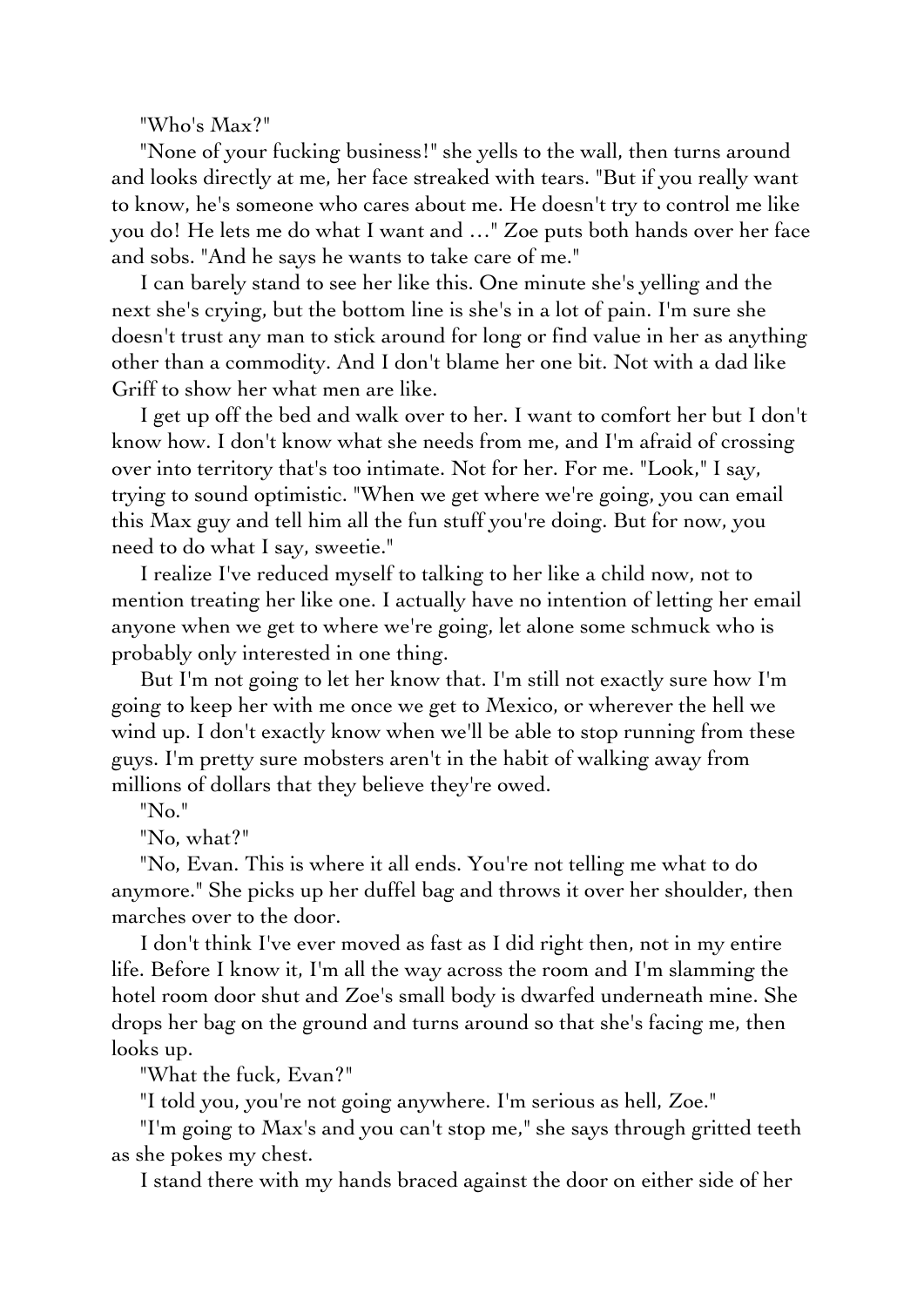head, my face just inches from hers. My heart is racing like crazy and I'm having a hard time catching my breath. Part of me wants to believe that it's because I just darted across the room like a maniac, but I know better than that. Every single time I get this close to Zoe—and I've made damned sure it isn't very often—I can feel a surge inside me that I know is very wrong. "You're not going anywhere."

She stares up at me for a long time, not blinking once. I've seen this look before. It's the same one she's given me every time she's tried to get out of a sticky situation; one that she got herself into when she's tried to assert her independence. The thing is, ever since her parents died, it seems like getting into trouble is all she wants to do. And I wind up spending the majority of my time bailing her out.

I swear to God there's more than a sad, puppy-dog look in those eyes of hers. I'm not fucking crazy. I can see the way she looks at me. Sometimes, when we're close like this, I can see the look; the one I usually only see in my dreams. But now it's right in front of me and it's terrifying. I'm scared to death of the way she's looking at me because it's making it almost impossible to push back these feelings I have for her.

There's no way this can happen. There is no way I can let anything like this happen between us. Ever.

"Jesus Christ," I say, lowering one of my hands. I'm still way too close to her. Dangerously close.

"What?"

I step back and turn around, rubbing my chin in total frustration. "I swear to God, you just love playing games with me." I keep my back to her, trying to get my shit together and calm the fuck down. "I'm serious, Zoe. None of this is a game."

"Well, what about you?"

"What *about* me?" I say, turning back around and looking into those big eyes again. Eyes that are so beautiful they're practically killing me.

"You're always so mean to me, Evan. Like right now. You won't even tell me what's going on. I deserve to know."

I shake my head and run my hand through my hair. I haven't taken a shower in at least a day and I'm exhausted. I just want this to be over. "I'm doing what I think is best. That's all you need to know."

Zoe stands there and stares at me like she's studying me. "What's the matter with you, Evan? Every time I'm anywhere near you, you tense up. What are you so afraid of?"

I don't have the vaguest idea what to say. Zoe has never talked to me like this. "I have no idea what you're talking about—"

"Yes, you do. You can barely even look at me right now."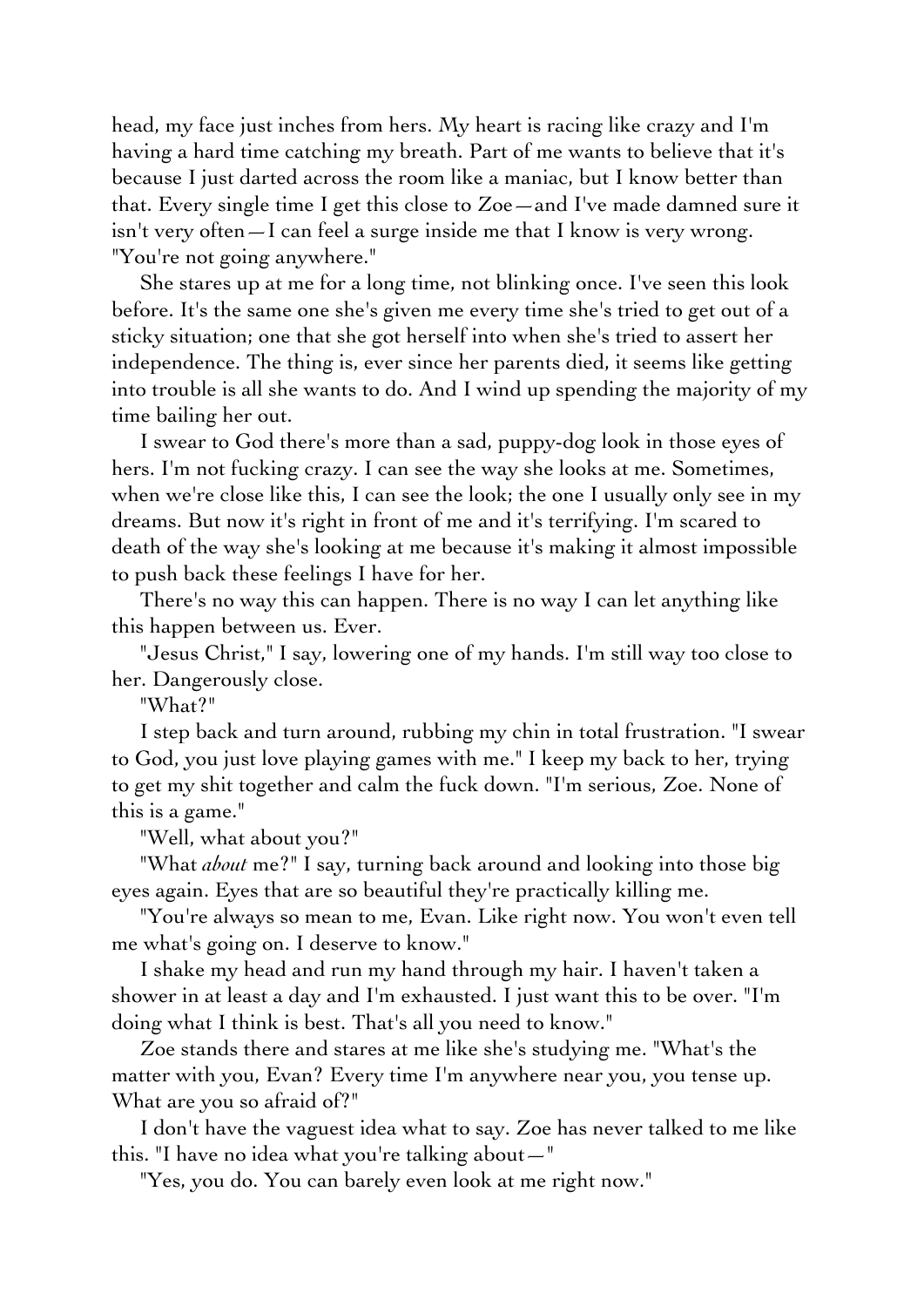She's right, but I can't let her know. I'm not going to stand here and talk to her about this thing that's developed between us, especially since I don't even know what it is. But it seems like we're both acutely aware that this relationship has gone far beyond the bounds of a guardian and a ward.

"I'm an adult now, Evan." I'm listening to the words come out of her mouth, but she's right, I can't look at her. "I'm nineteen," she says quietly. Almost at a whisper.

"I don't … why are you saying that?"

She doesn't say anything right away and the silence in the air is deafening. "Don't you know why?" I can hear the sadness in her voice.

I can barely breathe. I can't let this happen. This is not going to happen. I finally look her directly in the eyes. "If you're an adult, then act like one, Zoe. Listen to what I'm telling you. Don't go anywhere. Don't leave this hotel room. Don't talk to anyone. Just do what I ask for now … please."

She stares up at me for another excruciatingly long moment, then drops her glance to the floor. "Fine. I'll just go take a shower." She makes an exaggerated gesture with her hands like she's exasperated. "Can you let me by, please?"

I step to the side and watch Zoe scoop up her duffel bag and cross over to the bathroom.

"You can take the bed," I say, raising my voice so she'll hear me in the other room. "I'll sleep in the chair."

"Suit yourself," she yells before slamming the bathroom door shut.

As much as I want to, I don't trust her one bit. I have no plans of sleeping at all. Probably not for the entire next week. But just in case I do happen to nod off, I'm planning on planting myself squarely in front of the door. If she wants to leave this hotel room, she's going to have to crawl over me to get out.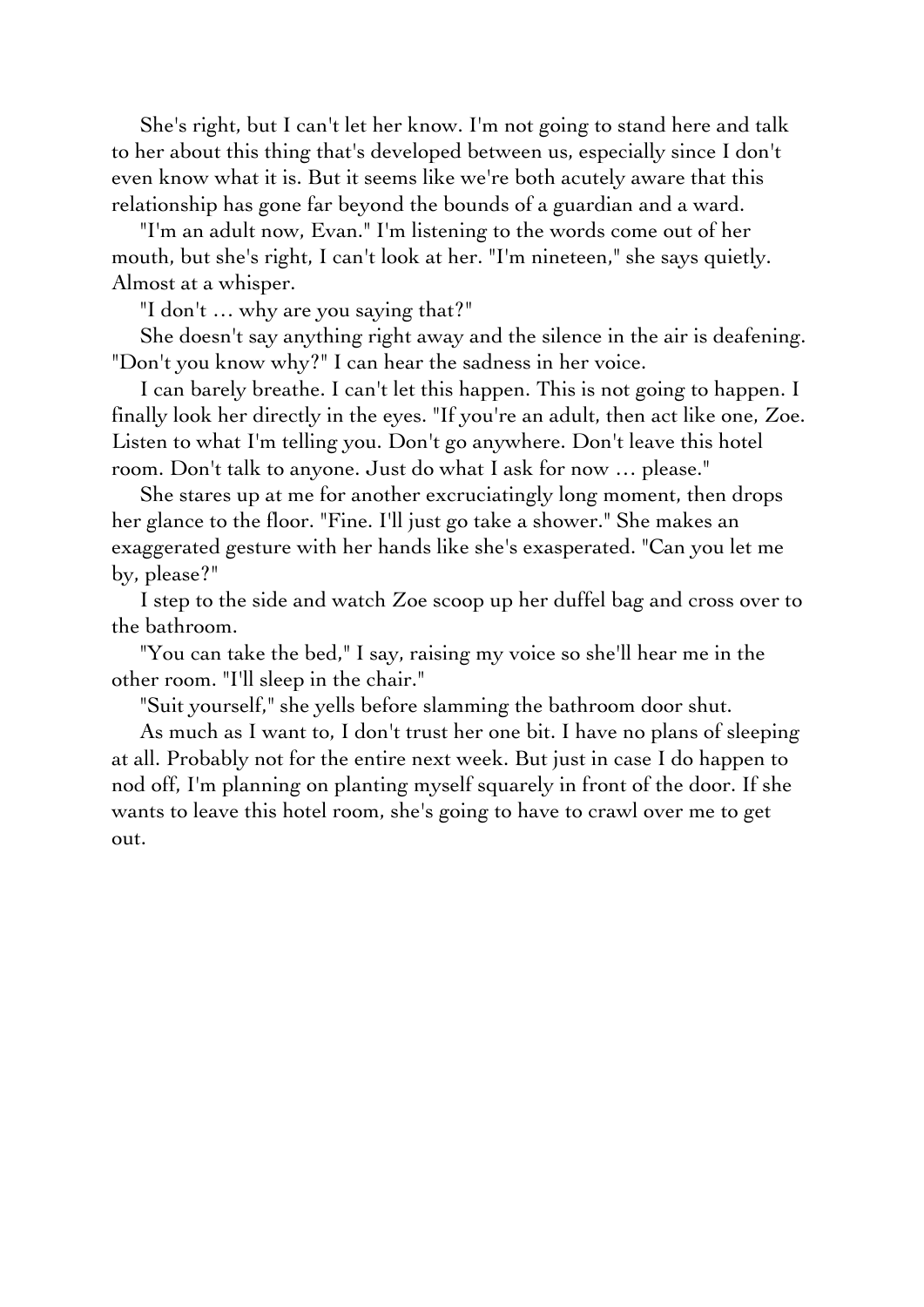Chapter 2

Zoe

Once I'm alone in the bathroom, I slam my shampoo and conditioner bottles around as loud as I can. I want Evan to know that I'm pissed. I want him to know that he can't treat me like a little kid anymore. What the hell was all that shit? Telling me I'm playing games with him. Jesus Christ, all he ever does is give me those looks like he wants me, then turns around and yells at me. He's got some major problems.

The thing is, even though I want him to think I'm pissed, really I'm incredibly sad. I don't understand him at all. But maybe it's that I don't understand anything anyone does. I've never known a single person that didn't confuse the hell out of me.

I swear to God, I'm not crazy. The way he looks at me sometimes … I mean, a person doesn't have to have a ton of experience in life to know what those looks mean. He does that crap, gives me those damned bedroom eyes where he makes me feel like he really wants me, wants me in ways that I've only ever dreamed about. Then he turns around and pretends like he doesn't know what I'm talking about. He's acting so much like my dad it makes me want to scream.

But Evan's not really like my dad at all. He may act like him sometimes, but he's never treated me like I mean less to him than a bottle of vodka or night out with his friends.

After I get done with my shower, I decide to head out into the hotel room with just a towel around me. I just want to see what Evan does. I want to see that stupid look on his face when he pretends that he doesn't want to touch my half-naked body.

I wish I had the guts to jump his bones, because what I really want to do is go out there and straddle his lap. I want to grind my wet pussy into him and drop my towel and watch his reaction. I want to see it in his face when he can't deny how he feels about me. I want to make him admit it.

*Say it out loud, Evan. Tell me to my face that you don't want me.*

The thing is, I don't actually know how he feels about me. Sometimes he has that look in his eyes and I swear I can practically see the testosterone oozing out of his pores. But a lot of the time he just seems mad. Almost like he can't stand to be around me. I want to believe that he feels the way I do. But I'm terrified that if I tell him how I feel, he'll just laugh and tell me to grow up. Or worse, tell me he never wants to see me again. And no matter how much I bitch about him making me go away with him, if Evan did tell me he didn't want to see me again, I'd die.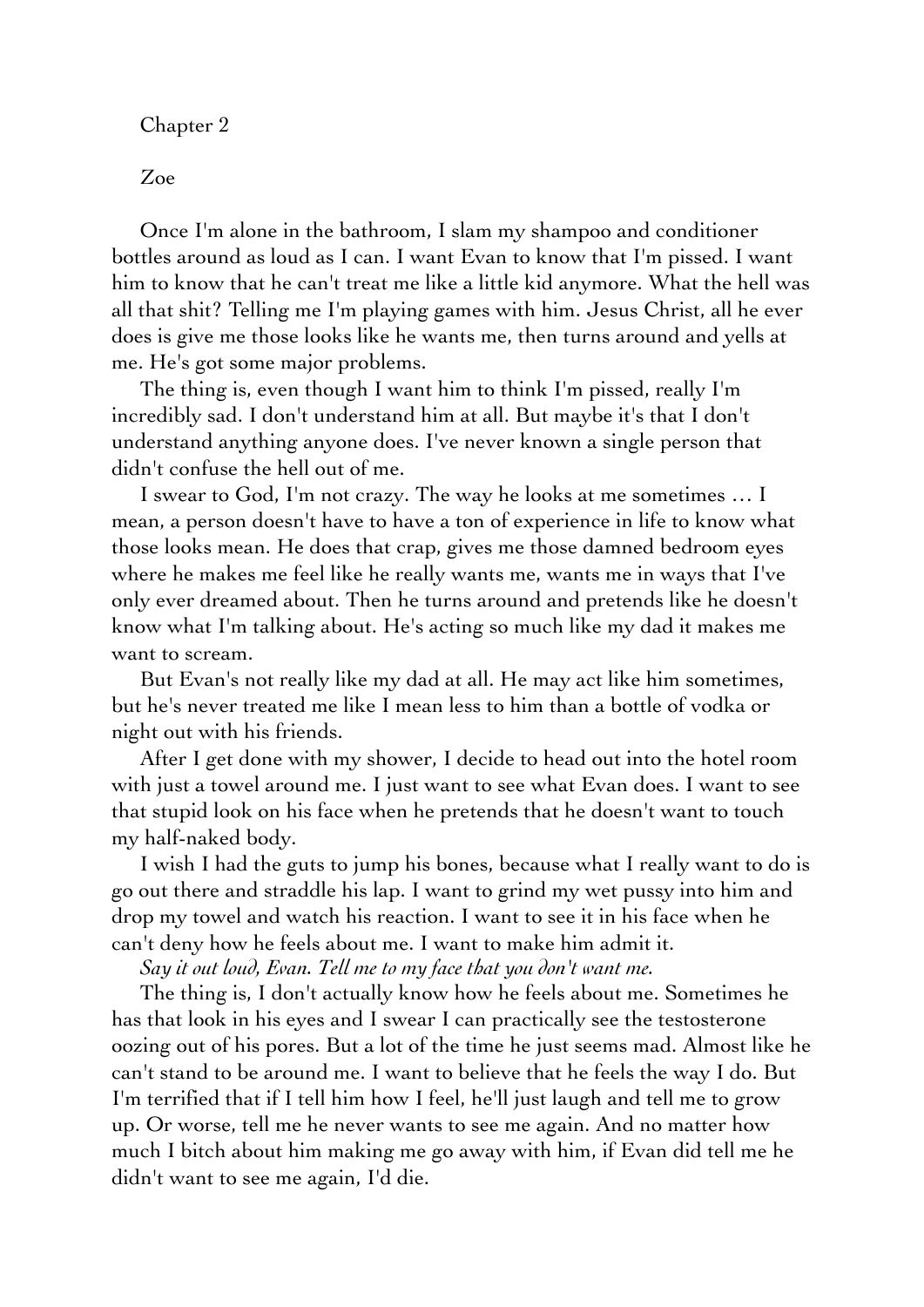I mean, I know I'm not always the most mature person in the world when I'm around Evan. Sometimes I feel like everything I do is to get his attention and approval. But no matter what I do, my actions always seem to have the opposite effect on him. It's like I'm doomed to disappoint every man who's even remotely important to me.

The only time I ever felt close to Evan was the night he came and rescued me.

My dad said he had a meeting with some business partners and told me he had to take me with him. My mom was off somewhere, probably spending his money on one of her shopping trips. I don't know where she used to go. She never asked me to go with her.

So my dad drove to this creepy warehouse in a part of town I'd never been to, and wound up leaving the car in a dark parking lot. He told me to stay in the car and wait for him. He said he was only going to be a half hour and that he really needed me to stay there until he came back out. I waited for three hours. I was cold and starving and tired and I just wanted to go home. I was old enough to know that my dad was being a total dick, as usual, but I wasn't quite old enough to have money in my purse for a cab.

So I called Evan.

By that point I'd been around him quite a bit. He didn't come to the house much, but I always saw him for birthdays and holidays. I trusted him. He was one of the only adults I always felt I could count on.

Evan came and picked me up and stayed with me at the house until Dad got home. The minute my dad walked in the door, Evan started in on him. And even though he was making excuses all over the place, I could tell my dad knew he'd really screwed up.

There was something going on between the two of them that I didn't understand. Evan kept telling my dad that there was no way he was going to let me be part of any of this; that it was sick and he couldn't fathom what was going through my dad's head.

I had no idea what he meant and still don't. I asked him about it once, and he did what he always does. He tells me it's not something for me to worry about, then acts like I'm in his way. Like he's mad at me for asking … for even existing.

One of the reason that night sticks out so much in my mind is it was the first time I really saw Evan. Saw him the way I do now, I mean. It was the first time I noticed his insanely sexy, serious eyes and chiseled jawline. Before, I'd always thought of him as some man my dad knew. But of all the men that had ever come over to our house, Evan was different, and something inside me knew it.

After that night, I would dream about lying in bed with him, his arms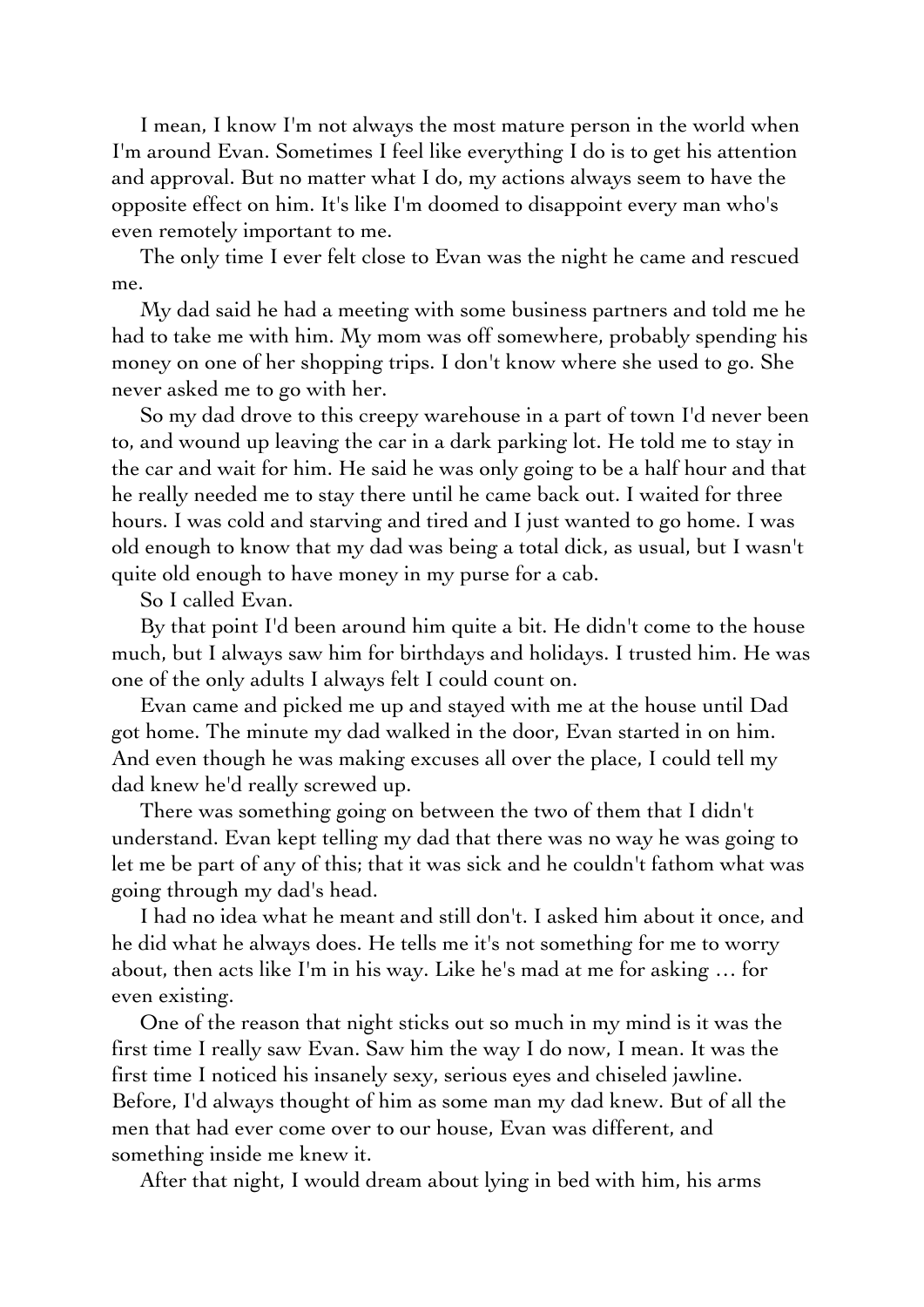wrapped around me tight. I would picture him looking down at me and smiling at me, wanting me to be there with him. Wanting to take care of me.

That never happened.

Something in Evan changed that night too. Ever since then, I've had the feeling that he almost can't stand to have me around him. No matter what I try to do to get him to pay attention to me, all it ever does is push him further away.

I know I should be happy that he wants to take me with him, wherever the hell he's going. But for some reason, I'm scared. I just can't stop pushing him away. Even what I'm doing right now, walking out there to try to get him to notice my body, I know that this is going to make things even harder between us. But I can't stop myself. I never seem to be able to stop myself from ruining everything.

I guess ruining this confusing relationship is better than finding out the truth, though. Because the thing I'm most afraid of in the world is that he really does hate me; that we'll get to wherever we're going and he'll never look at me like he wants me again, because he'll know that he's stuck with me.

I wrap a towel around me and open the bathroom door, then walk out into the room like I couldn't care less where Evan is. But I know exactly where he's sitting. I can feel his eyes follow me across the room, even though he has some CSI show playing on the TV.

I sit down on the edge of the bed and start filing my nails.

"Put some clothes on."

I glance up and Evan isn't even looking at me. He's just sitting in that gross chair, staring at the TV.

"Seriously?" I ask. "This bothers you? You never even look at me, so what's the big deal?"

He still won't look over at me, but I know he has; otherwise he wouldn't know I was only in a towel.

"I said get dressed. We have to be at the airport early so you better hit the sack."

I sit there and stare at him with my mouth hanging open. I can't believe what a dick he's being. "Why do you even want me to go with you?" I ask, almost yelling at him again. "You obviously don't want me anywhere near you! You can't even stand to look at me! Why do you hate me so much?"

I jump up and run back into the bathroom, slamming the door again. I sit on the toilet and cry for a long time. When I open the door again, almost all of the lights are off.

The glow of the TV lights up the corner of the room where Evan is sitting, and I can see his eyes darting quickly back to the screen as I look over.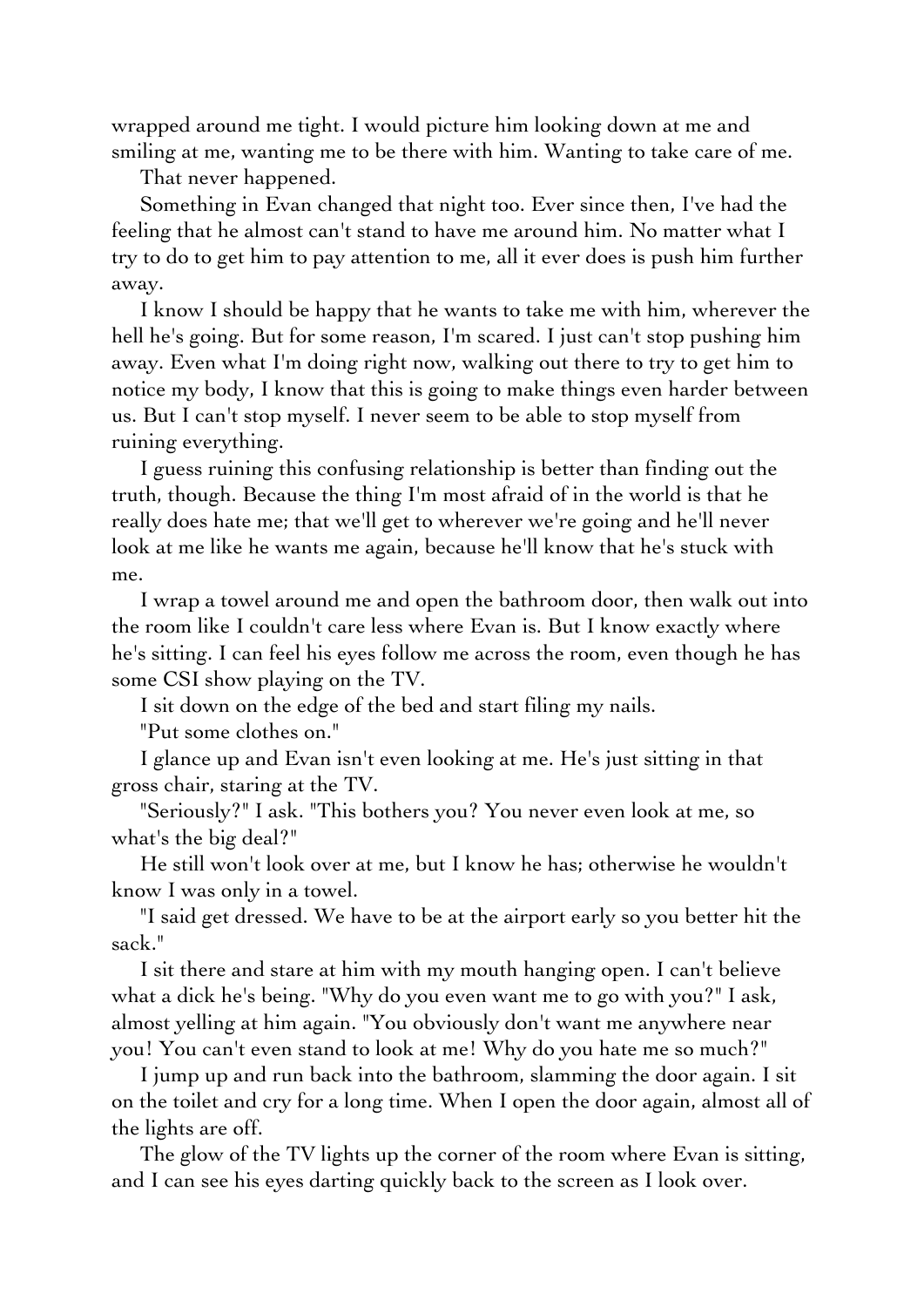"I don't hate you, Zoe. I care about you. A lot. I just … things have been going really badly for me lately and I need to get both of us the hell out of here."

"But where? Where are we going? I don't understand, Evan. Maybe if you told me—"

"I already told you. Don't ask me that. I'm not going to talk about this again until we get to where we're going. It's for your own good, Zoe. Now drop it!"

"Fine," I say as I slip under the covers. I'm not even remotely tired, so I wind up lying there staring at the ceiling and thinking about what I'm going to do. I don't want to be here with him if he's going to be mad at me all the time.

At some point, Evan turns the volume on the TV way down, but he keeps it going and the constantly changing, silent glow lights up the room in unsettling ways. It creates strange, moving shadows in every corner and I'm almost afraid that there are other people in the room.

Evan has made me totally paranoid.

I turn on my side with my back to him, and I suck in my breath when I hear him snoring. It's not loud, but it's obvious that he's fallen asleep.

I get out of bed as quietly as I can and sneak over to where he's sitting. He has that crappy chair planted right in front of the door and his legs are spread wide, taking up the whole path to get out of the room. I guess he wanted to be sure I didn't make my great escape out the door, but he conveniently forgot about the windows. They're that kind that slide to the side and I'm pretty sure I should be able to squeeze myself through the gap.

I leave my bag behind because I don't want to make any more noise than necessary. I grab my phone off the table and stick it in the pocket of my yoga pants, slip on my sneakers, then make my way to the window. I push the heavy, insanely dusty drapes to the side and am totally surprised to see the sun is coming up already. I pull back on a metal bar on the window frame. I have to yank it a couple times and am terrified I'm going to wake Evan up, but eventually the window pops loose and slides along the track. I move it sideways about a foot and a half, then step halfway out onto the concrete walkway.

The last thing I do is look back at Evan. I wish so badly that I could feel his arms around me right now. I want to be held and comforted, because I'm really scared. I don't actually know what I'm doing. I'm heading to Max's house because that's the only place I can think to go.

He never really said he was going to take care of me; that's just what I wanted him to say. In every one of our sessions, I hoped he would tell me that he'd decided that the best course of treatment for me would be for me to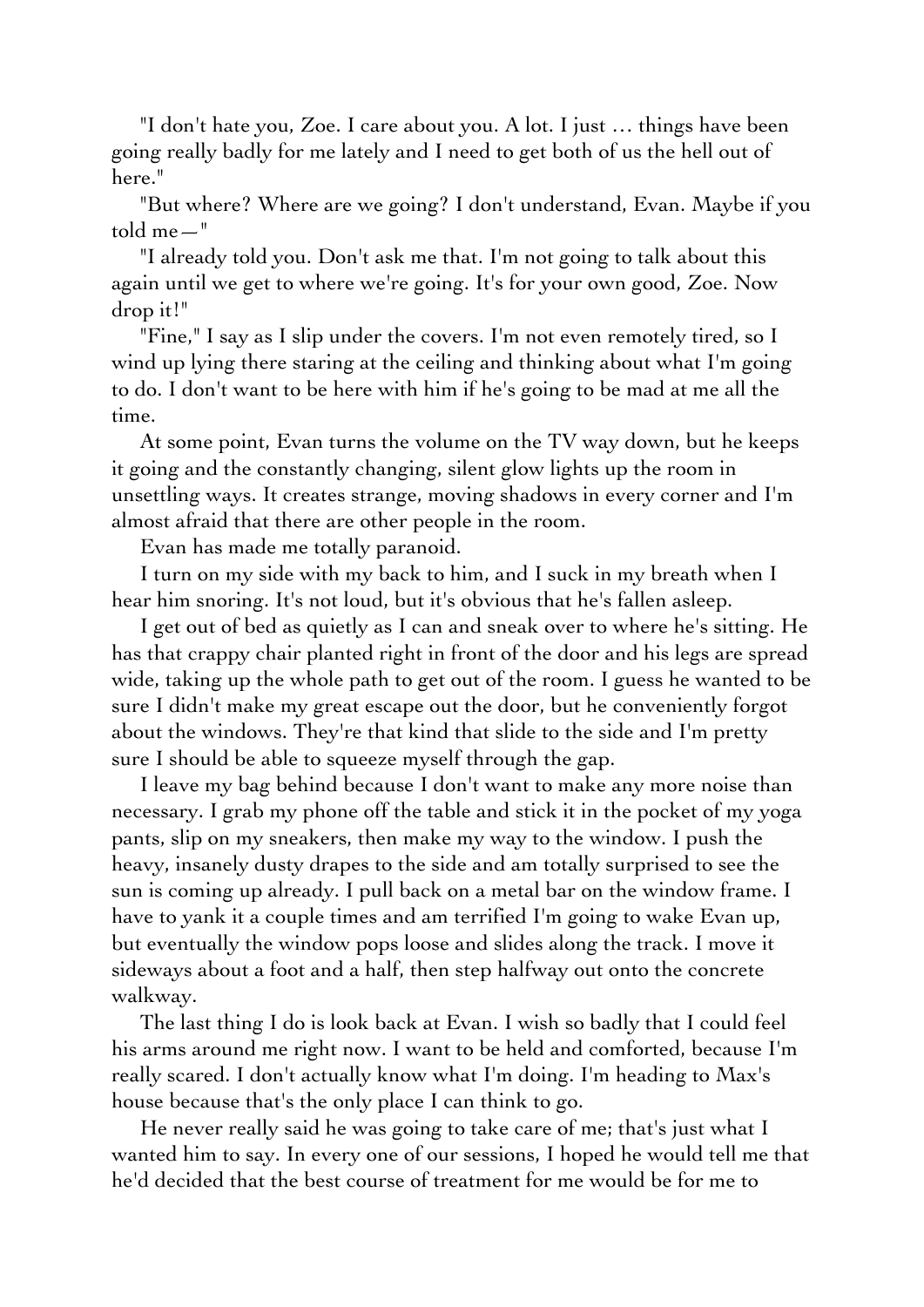move in with him, but that never happened.

Max is older and incredibly sexy, with dark hair and a chiseled jaw that reminds me so much of Evan. And truthfully, that's the only reason I'm going there right now.

I step my other foot out the window and I'm free. I can go anywhere I want and do anything I want. I don't have to listen to what Evan says. I don't have to worry about disappointing him. This is better. Leaving is the best thing to do.

But if that's the case, if leaving Evan behind is best for both of us, then why do I feel so sad?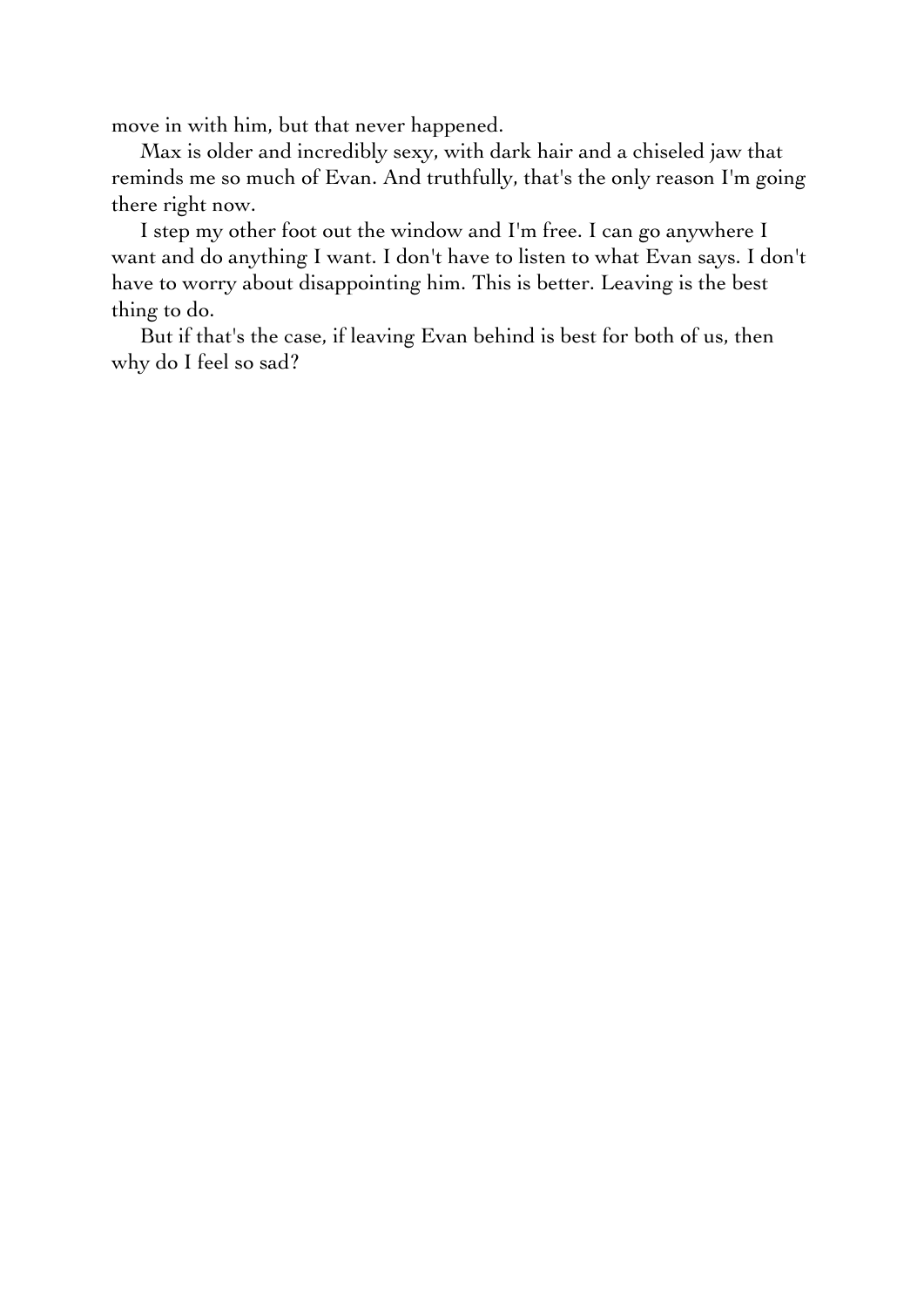Chapter 3

### Evan

The feeling of falling through space jerks me awake and I realize that I'm halfway out of the hotel chair. It takes me a second to remember why I'm trying to sleep in the damned thing in the first place, but then I remember Zoe. I look over at the bed and shoot up out of the chair when I see that it's empty.

I cross over to the bathroom door and push it open. She isn't in there either. I look around the room and see her duffel bag and clothes in a pile in the corner, so I hope that maybe I'm wrong somehow; that the most obvious thing in the world isn't actually happening.

Then I see the heavy hotel room drapes moving back and forth, the way they would if there was someone behind them, and I breathe a sigh of relief. It's just like her to play a joke on me at a time like this.

"All right, Zoe, fun's fun," I say as I pull the drapes back. But she's not there. All that's in front of me is the narrow space of open window that Zoe crawled through to get away.

"Fuck!"

I kick the stupid chair over and throw an empty can across the room, but stop before I do any major damage. Calling attention to myself here in any way is the last thing I need right now.

I have no idea what I'm going to do. It was just dumb luck that I ran into Zoe yesterday on the street. I'd been looking for her for weeks and I'd almost given up on finding her. I was terrified that those men had found her and had taken her to some faraway place and I'd never see Zoe's face or hear her laugh again.

In sheer desperation, I'd taken to driving around in bad neighborhoods just on the slim chance that I'd spot her. I don't even know how I got so lucky.

But now my luck is over. She's gone again.

If I don't find Zoe and get her out of the country immediately, I'm going to be dead and she's going to wish she was.

For some reason, my first thought is of Kyle and Graham, my ex-business partners. Ex because I stole every last cent out of all of the accounts to pay back the insane debt Zoe's father owed the mobsters. They were demanding millions from him, with interest that was going up by gargantuan proportions every single day.

It still is.

When Griff died, his debt was immediately transferred to Zoe, although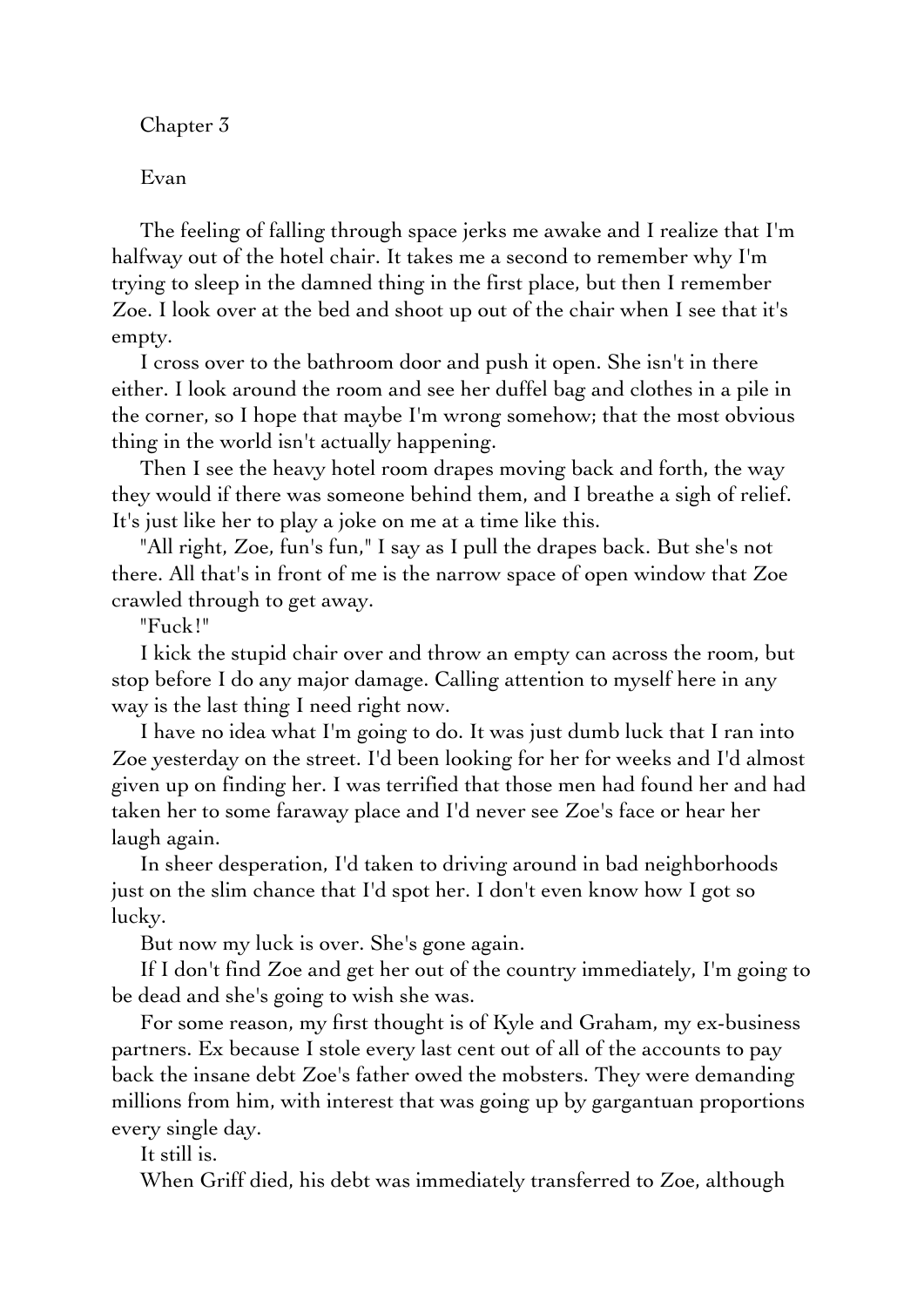she didn't know anything about it. I knew who these guys were. I'd been following Griff for months and was aware of the offer they'd made him. His debt would be paid in full if he handed his daughter over.

So when the accident happened, when Griff and his wife were found in their car at the bottom of a ravine, I figured it was them. The mobsters were coming to claim their part of the bargain.

Everything happened so fast. I arranged to meet with them to find out how much they say they're owed, which I'm pretty sure they inflated the hell out of just because, hey, they're mobsters. They can do whatever the hell they want.

Then I drained everything. Every cent in every account that Graham and Kyle and I had worked our asses off to make. I took it all.

And just as I was about to pay these fuckers millions of goddamned dollars to keep Zoe safe, she disappeared.

They claimed they hadn't touched her, but I wasn't giving them the money until I saw her with my own eyes.

Then I did. I saw Zoe online.

I'd gone back into the company server to make sure I'd erased any tracks of what I'd done with the money. I saw some kind of bizarre reality show that Kyle and Graham had streaming off a website they put up. I had no idea what the hell it was or how they got it up and running so fast. But there it was, some event with half-naked girls dancing around and a bunch of monetized links. It was a total freak show.

That's where I saw Zoe. Dancing around a goddamned stripper pole, of course.

I knew that if those mobsters saw her, it would be all over for both of us. I would be dead and no one would ever see her again. There would be no second chance to give them the payment. There would only be Zoe living the rest of her life out as some sick fuck's sex slave. Cause that's what these guys do. That's what they want her for.

Eventually I made an arrangement with my ex-partners. I gave them back half of the money I stole and they took Zoe out of the contest. Then I gave the damned mobsters half of what they now say they're owed, which has practically quadrupled overnight. I mean, it just keeps piling up. I swear to God they're adding on a thousand percent interest every single day at this point.

Of course they're not happy with what I gave them. It's not enough. They want Zoe, and I know they want me dead.

That's why I have to get us the hell out of here. My schitzed-out brain is grabbing at anything it can right now to find Zoe.

I text Kyle and he claims he hasn't seen her. I'm yelling at him in all caps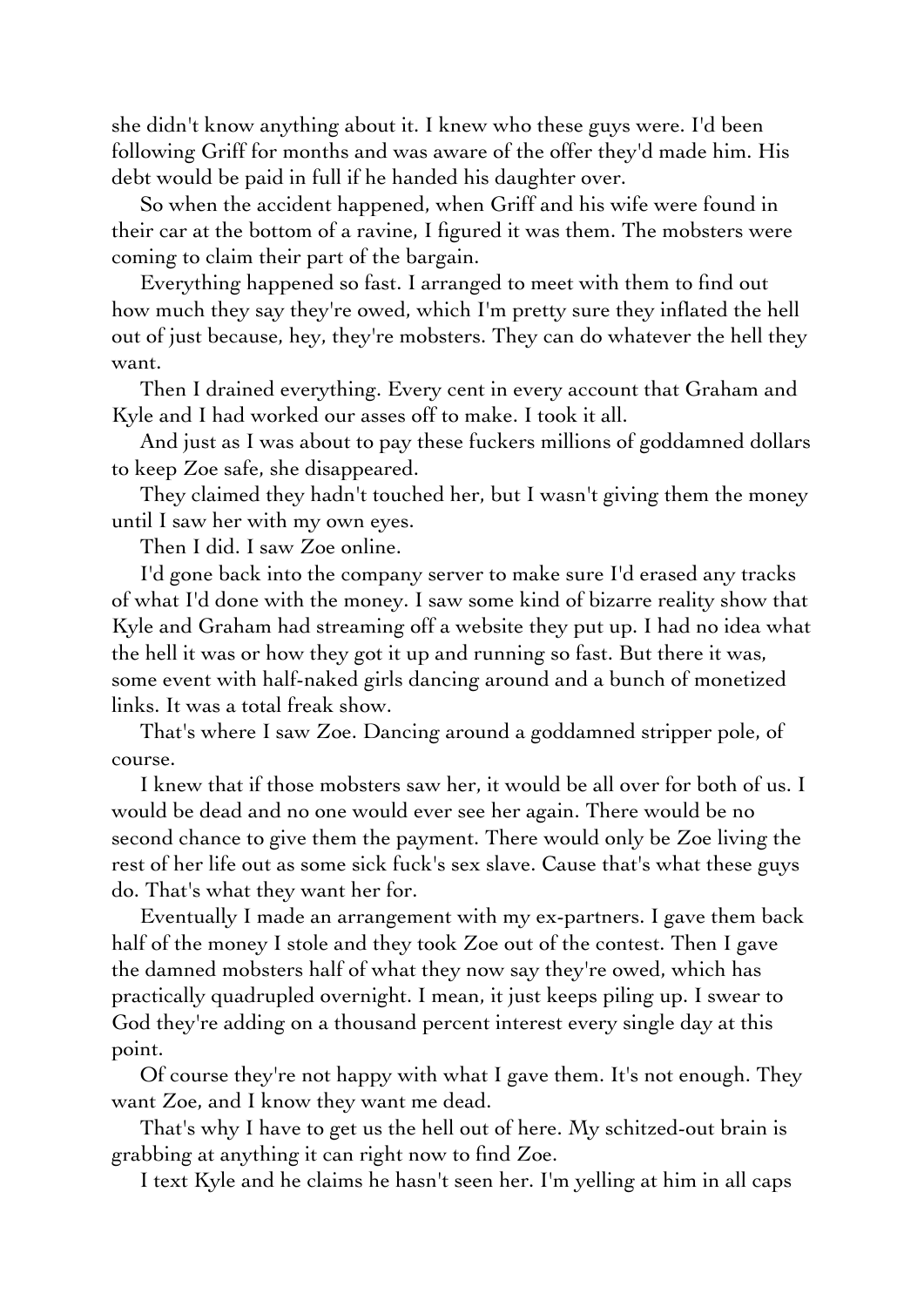at first, but then when I calm down a bit, I realize that he's one of the only people who can help me right now. Even though I haven't wanted to involve anyone else in this bullshit up until this point, I know if I'm going to find Zoe, I really need his help. So I call him and hope to God I haven't totally fucked myself already.

"What the hell do you want, Peterson?"

I don't really have time to explain to the guy I'd just stolen hundreds of millions of dollars from why I took the money. I just pray that he'll give me a chance. "I really need a favor, Kyle."

"That's fucking hilarious!" Kyle says on the other end of the phone. "You're shitting me, right? Is someone gonna jump out from behind the couch and snap a pic of my confused face and turn it into an internet meme? Because that's the only thing that makes sense right now. Why the hell would I do you a fucking favor?"

"This isn't a joke. Look, I know you don't owe me anything  $-$ "

"Damn straight I don't owe you anything. You still owe us the other half of the money you stole from the company."

"Well, technically a third of it was mine."

"Uh, technically you can still go to prison for embezzlement, Professor Brainiac, but I'm not gonna dwell on a little piece of crucial information like that."

"Please, Kyle, will you just hear me out?"

There's a pause on the other end of the phone and I pray he hasn't hung up. "I'm listening."

"No. Not over the phone. I need you to come to where I am."

"Evan, I don't have time for this. I've got better things to do than get jerked around by you again."

"Please. I really need your help. I don't have anywhere else to turn."

I wait for what feels like an eternity while Kyle makes up his mind. "Okay, where?"

I tell him the hotel and room number and ask him to hurry.

"Okay, I'm leaving right now," he says. "I'll be there in a half hour."

"Thank you. And Kyle, bring your gun with you."

"What? What the hell for?"

"I'll explain when you get here."

"Dude, seriously? You're really in that much trouble?"

"Yeah, I am. In fact, I wish I had about ten guns right now."

\*\*\*

"So what's going on? I'm guessing this has something to do with the money you stole from the company."

I'm sitting in the ratty goddamned chair with my head in my hands while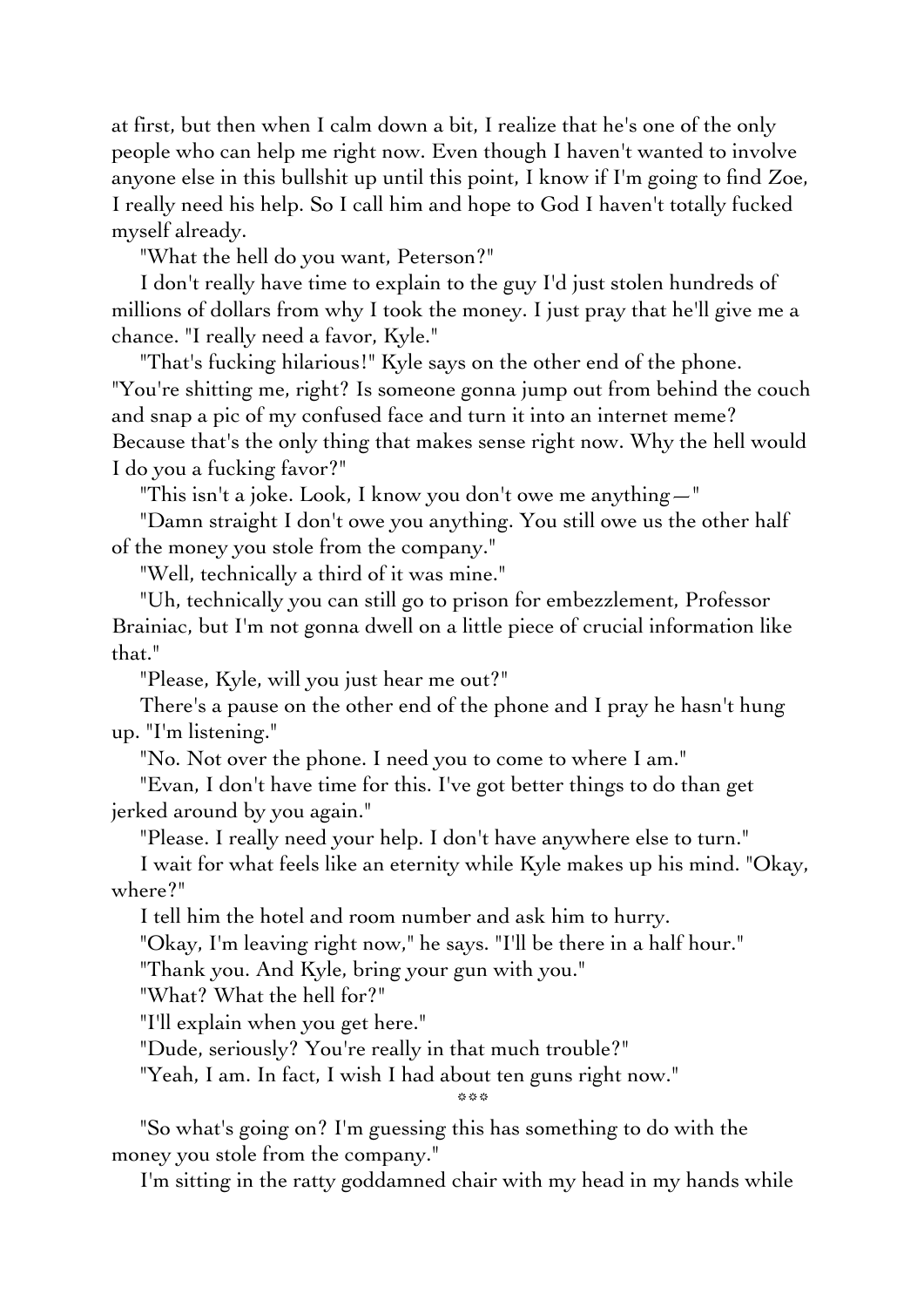Kyle stands in front of me. "Sit down," I say when I look up at him. "You're making me nervous."

Kyle walks over to the unmade bed and sits down. "Okay, what's this about?"

"So, you know Zoe, right?"

"Um, you mean the girl you ordered us to take out of our show a few weeks ago? The one who you say is your goddaughter? Except you never mentioned a thing about a goddaughter in all the years we've known each other. Through college and six years in business together and you never told your partners about this alleged goddaughter? Yeah, I think I know who you're talking about."

"Look, I never told you guys about her because she was part of my old life, from before I ever knew you guys. Griff and I grew up together, but that part of my life … I don't know … it just didn't mesh with my new life—college and the business and everything. I just didn't think any of it was important. But none of that matters right now. What matters is she's in trouble. We both are."

"No, what matters is I don't know if I can trust you at all anymore. I don't know if I can believe a word that comes out of your mouth, Evan. After all these years, I find out you've been stealing from the company, *our* company. The one the three of us worked our asses off to start from the ground up. I don't think Graham is ever going to speak to you again, man. I don't know if you understand how betrayed he feels."

"I know that. You think I don't know what I did to you guys? Jesus, it killed me to take that money, Kyle. You don't understand. I didn't want to do it. I *had* to."

Kyle's face softens a little. "Keep talking."

"So Griffin and I—"

"This is Zoe's dad?"

"Yeah, Zoe's dad. We grew up together. And as much as he pissed me off sometimes, I've always had a soft spot for him. As my life changed, I started spending less and less time with him, but then his daughter was born and he asked me to be her godfather, and I couldn't say no.

"But after that, the more time I spent with him, the more I realized what a piece of shit he'd become. His wife was no prize either. They both ran around all over the place and left Zoe alone. I didn't realize it at first, but eventually I saw it clear as day. And it made my skin crawl. He'd gone from being a goodnatured kid that got into trouble to someone I didn't want to have anything to do with. And I couldn't stand that Zoe was stuck there with the two of them.

"Griff always liked to gamble, but by this point it had turned into a major problem. We're talking hundreds of thousands lost in a night. And when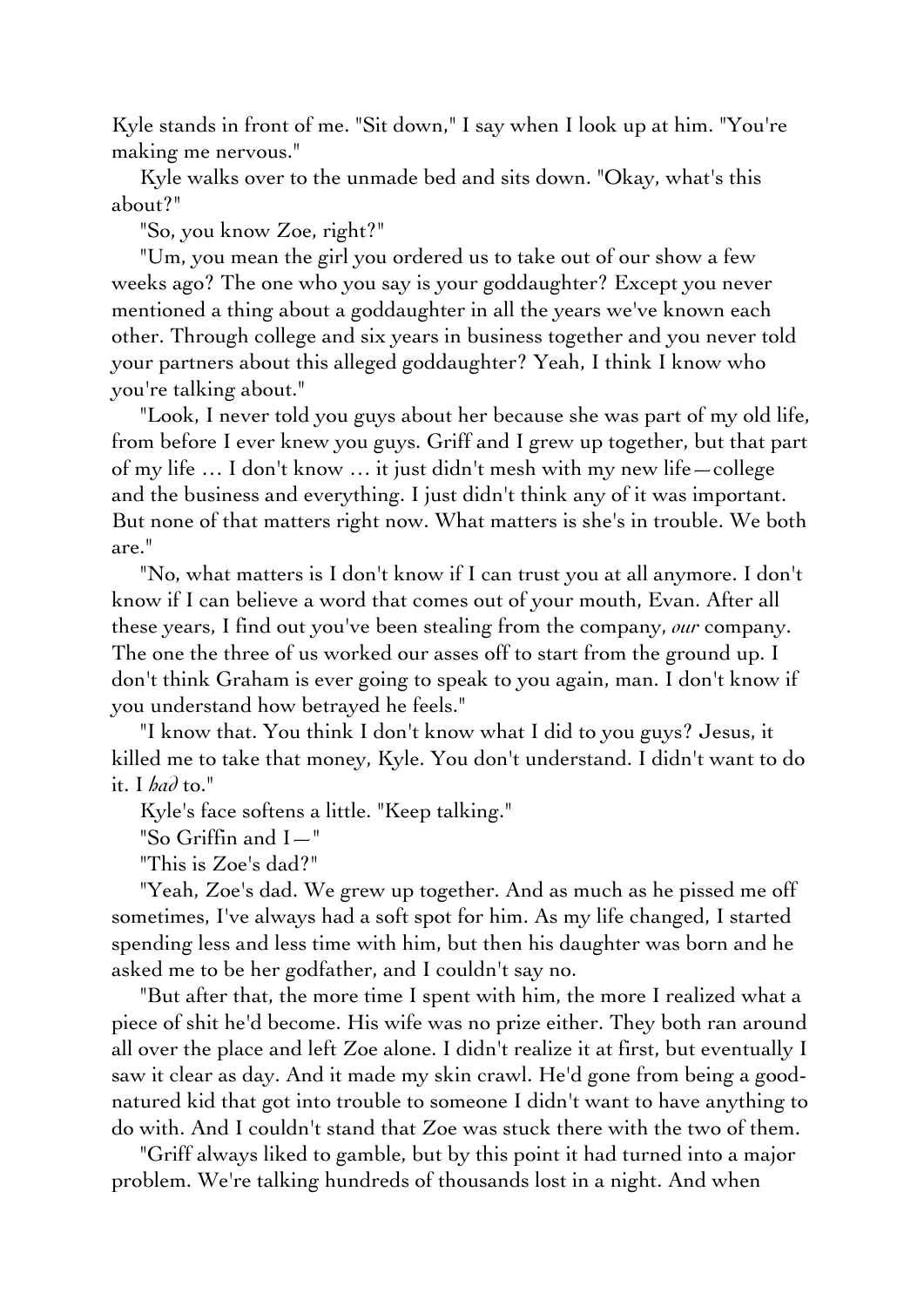you're playing games that big, you wind up playing with some pretty scary dudes.

"So one night, not long after she started high school, I get a call from Zoe. She's out walking around on the streets in the middle of the night because her dad left her in a car in a sketchy part of town. She doesn't have any money so she calls me to come get her. I take her back to her house and ask her what was going on, why her dad had taken her with him.

"She says she doesn't know. Just that her dad told her to wait out in the car and that it wouldn't be very long. I don't have a good feeling about it at all. When he gets back to the house, I ask him why he had her with him because I know he'd been at a poker game. That's all he ever did at this point. And I also know that from a really young age, the two of them would leave Zoe all alone at night. Even for a whole weekend. So there was no reason for her to be waiting for him in a dark parking lot."

"What did he take her there for?" Kyle asks like he doesn't actually want to know the answer. I can tell he's catching on. He's not stupid.

"He was going to bid with her when he ran out of money."

"Holy shit, man. No."

"Yeah. After that night I swore I was going to get Zoe the hell out of there, but it's never as easy as you think it's gonna be. Nothing like that ever is. I had him followed and trailed him myself just about every night to see if I could get something solid on him. Something I could take to the cops and have him put away. But he wasn't actually doing anything illegal."

"Jesus, Evan. How long has this been going on?"

"Years."

"Why didn't you ever tell us about any of it? We could have figured out some way to help you. You're like a brother to me  $-\gamma$ ou and Graham  $-\gamma$ seriously, you're my family. How did it get so bad that your only option was stealing hundreds of millions of dollars from your best friends?"

"Well, they both died, Zoe's mom and dad. It was a car crash … an accident, but I never bought that."

"You think they were killed? On purpose?"

"I'm pretty sure. Especially after I was visited by one of his big-time poker buddies."

"Oh shit."

"He informed me that Zoe's father's debts had passed on to his successor. I told him that I was her guardian now, even though that wasn't exactly the truth. But as far as I was concerned, it was. He told me that the debt would have to be paid one way or another. Either with cash or with Zoe."

"Get the fuck out of here. They were really going to just take her?"

"Yeah. I started asking around. I knew some of the guys from the old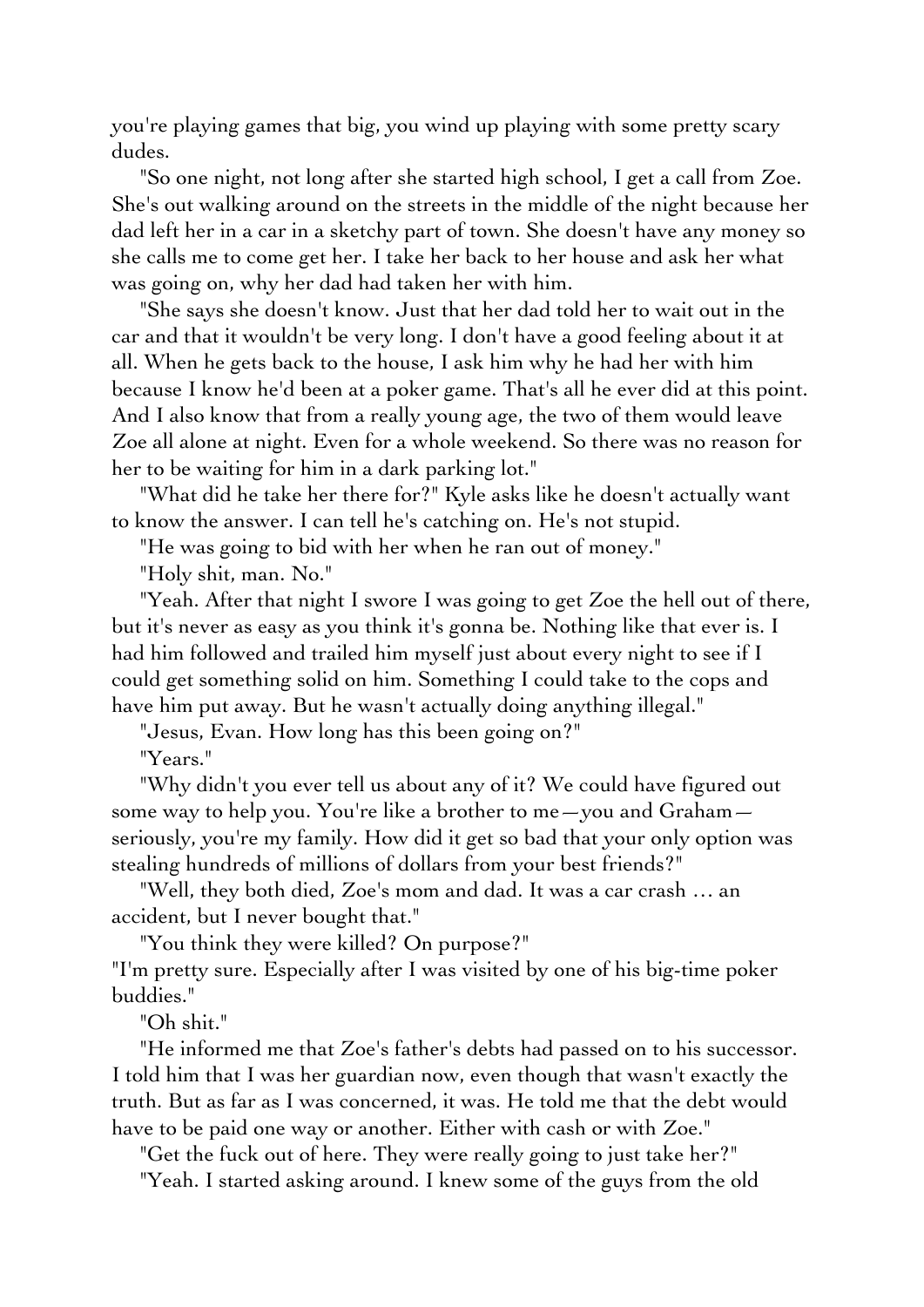neighborhood. The ones we used to play a friendly game of poker with. One guy told me he would never go to the big games that Griff would. He said getting mixed up with those guys was deadly. Playing even one game with them was like signing your own death warrant. They didn't mess around and when they wanted something, they took it. Those were his exact words."

"Why didn't you say something … anything to us about this?"

"I didn't want to involve you guys. These men … they're not just killers, Kyle. They do really dark shit. That friend of my dad's gave me the name of another guy. Someone who'd been involved with these people before. I met him at a truck stop way the hell out in the desert near Slabtown. He wouldn't even come within L.A. city limits. He said those men train and sell sex slaves. They're part of the mafia, which I pretty much figured, but they're on the outside of it somehow. What they do is lend money to high-level families, or guys with an expensive habit like Griff, and that's the way they recoup their loans. By selling off their daughters. It's some kind of sex slave racket.

"Apparently they're all over the place, in pretty much every country and every business imaginable. He said you never actually know if a person you're talking to is part of this whole ring. They're everywhere."

"Holy shit."

"Yeah. I mean, I wouldn't believe it if it wasn't actually happening to me right now. I didn't think this sort of thing was real. So they either want Zoe to keep for themselves, or they want to sell her off so some rich mafia sleazeball so they can make their money back and he can use her as his goddamned slave for the rest of her life."

"No way, Evan. That's insane." Kyle's face is completely drained of all color now. "Whatever you need, you got it. I'll help you in any way I can."

"Thanks, Kyle. What I need right now is to find her. She took off a few hours ago. I fell asleep, and when I woke up, she was gone."

"Why?"

"I don't know. She said she wanted to go see some guy named Max."

"Doesn't she know what kind of danger she's in?"

I look down at my hands. As soon as the words come out of my mouth, I feel like an ass. But at the same time, I know how much the truth would hurt her. "I haven't told her."

"What? You're kidding? Why the hell not?"

"I just haven't."

"Okay," Kyle says, like he's talking to a crazy person, which he pretty much is at this point. "So do you have any idea who this Max guy is?"

"No. I haven't been around Zoe too much in the last month. She keeps disappearing on me. I was surprised as hell to see her on that reality show the two of you cooked up. What the hell was that, anyway?"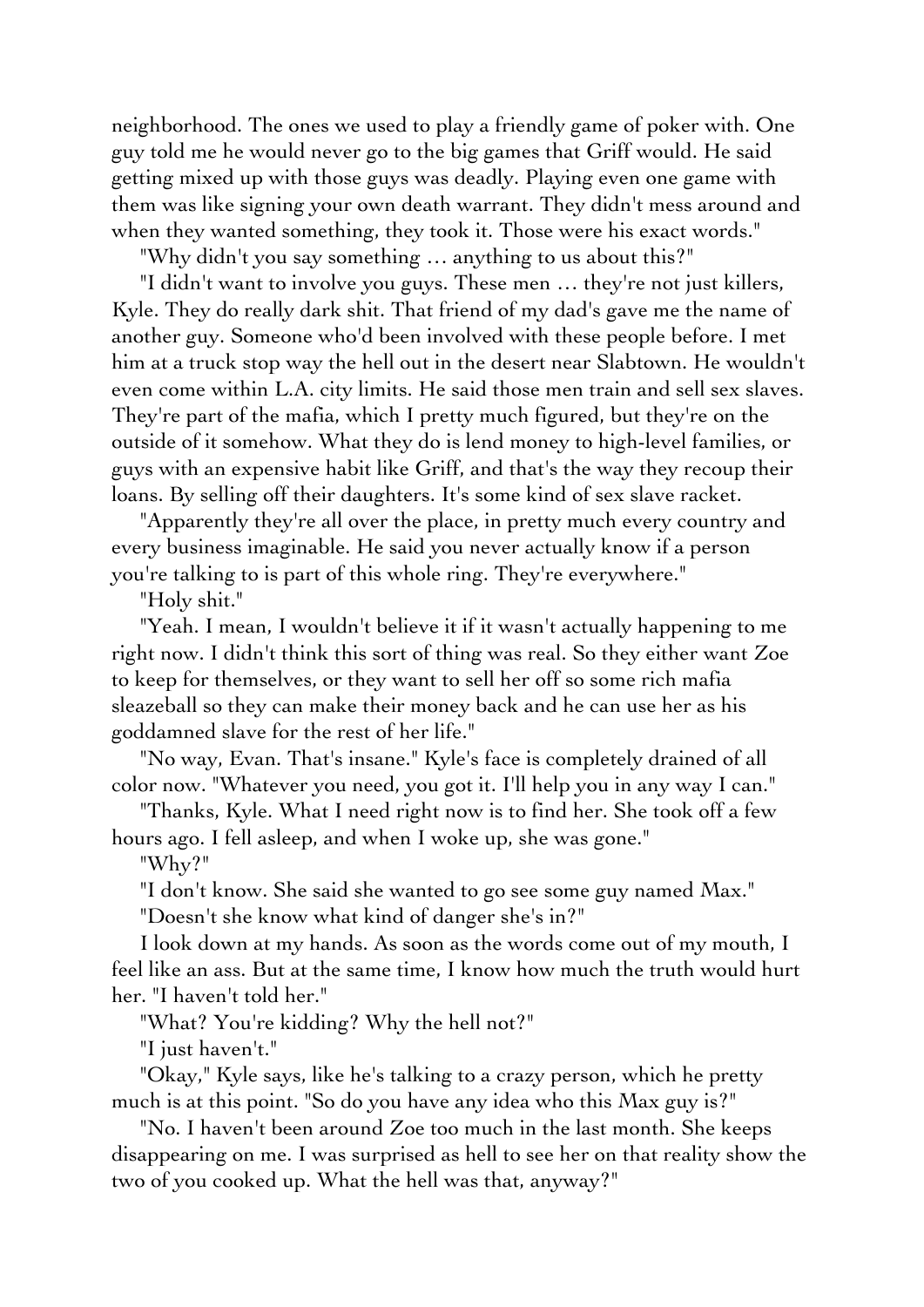Kyle laughs. "It was our only way to make back some of the money you stole, dude. Girls stripping on camera and horny guys online paying to watch. It doesn't take a genius to figure it out. When you need money fast, sex is the thing that's gonna bring it to you. Every single time. You know, she was doing really well. I was bummed you had her pulled. She seemed pretty pissed too."

"Yeah, well, I wasn't going to wait around to see if any of those goons saw her on there. Then right after you dropped her off, she disappeared again. She's been texting me, but she wouldn't meet me anywhere. She said I was being mean to her."

"Well, were you?"

"Was I what?"

"Being mean to her? I mean, she didn't look too thrilled to see you after you ruined her chances of winning a half a mil."

"What the hell difference does that make if I was mean to her? I'm trying to protect her. I'm trying to get her away from these lunatics!"

"But does she know that?"

I sit there staring at my hands for another minute before I answer. Kyle was right. If I'd actually said something to her about all this, then maybe she wouldn't be running off after this Max guy right now. But I had no way of knowing that. I had no way of knowing anything when it came to Zoe. "No," I say. "I haven't told her anything."

"Well, then she probably does think you're just being mean and overprotective. Why haven't you told her what kind of danger she's in? Dude, you're freaking me out with how many secrets you're keeping."

"I didn't tell her because I didn't want her to know how big of a piece of shit her dad was. I mean, she doesn't deserve to know how little he valued her; that he would be willing to use her as a bet in a poker game or sell her over to these assholes to pay back his goddamned debt. She doesn't deserve that."

"Yeah, I see what you're saying. So right now she's out gallivanting around town and has no idea that she could be kidnapped at any second and her life would be over?"

"Nope."

"And you have no idea who this Max guy is?"

"Nope."

"Have you checked her bag? Or her pockets?" Kyle says, grabbing Zoe's purse from where it was lying next to him on the bed.

"Yeah, I already looked through there. I didn't find anything."

"Whoa, wait a minute," Kyle says as he pulls a piece of paper out of Zoe's wallet. "She's seeing Max Devereaux?"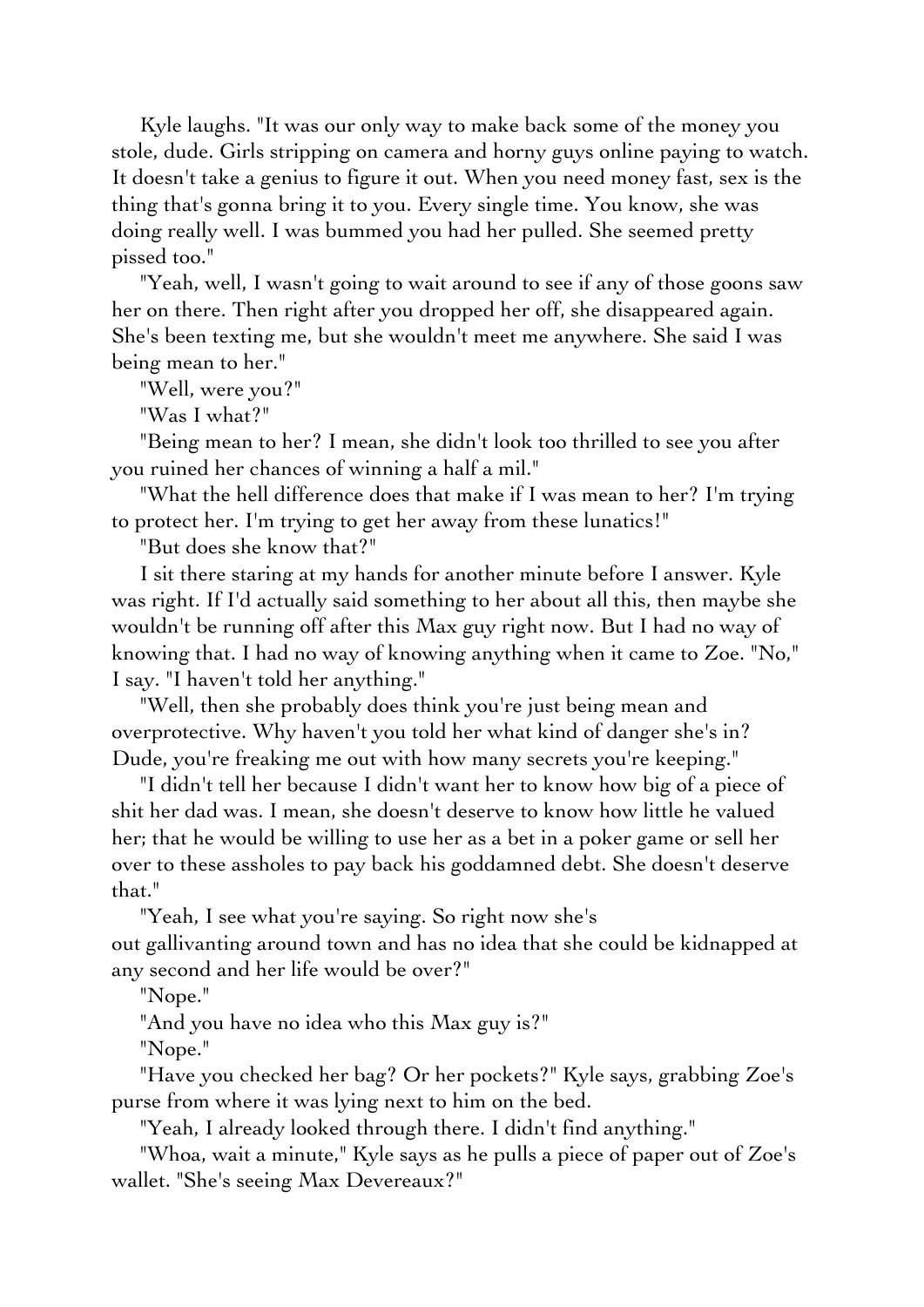"Max Devereaux? I looked through her wallet; I didn't see the name Max!"

"Well, it just says *Dr.* Devereaux on this piece of paper," Kyle says, reading off the paper in his hand. "But if this is who I'm thinking of, his name is Max. And if she's with him, she's no better off than if those sleazy mobsters caught up with her."

"What the hell? How do you know him?"

"I had a few sessions with this guy a couple years ago." Kyle looks up at me. "I'm telling you, man, he is no good."

"Let's see if I can find out where he lives." I grab my laptop and start doing some searches.

"I doubt you'll find this guy, Evan. He's pretty secretive. And he's got plenty of reasons to be."

"Does this address look familiar?" I ask.

Kyle looks at what I brought up online. "Yeah, I remember he had a house out in the country somewhere, but how the hell did you do that?"

"I'm the computer guy, remember?" I slam the laptop shut and stand up. "Let's go."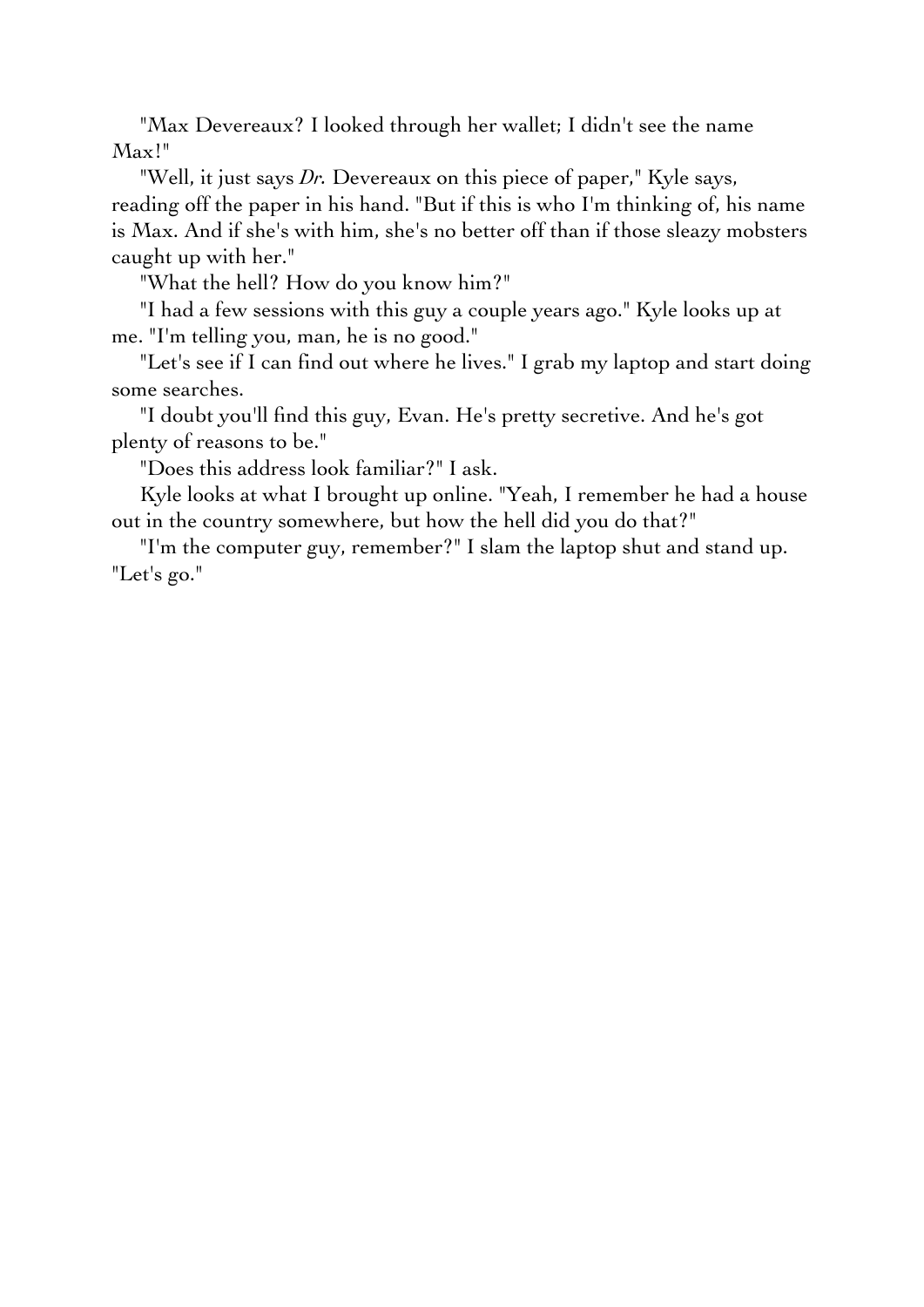#### Chapter 4

#### Zoe

I didn't have time to grab my purse when I left, and I have no money on me. I walk around for a while because I don't want to show up at Max's at the crack of dawn. After killing a few hours in a coffee shop that allows me to pay with an app on my phone, I Uber out to Max's house. I've actually been out to his country house one other time, so I kind of know where it is. I'm not sure about the exact address, but I know I can give the guy directions once we're on our way.

Usually, whenever I saw Max for my appointments, we met in his office downtown. I started seeing him when they threatened to expel me from school after I set off the fire alarm. Five weeks in a row. That, plus some other issues I'd had with teachers at school, led them to believe I was troubled and needed professional help. I was pissed at first. I couldn't believe they were making me see a psychiatrist, but after the first visit, I was more than fine with going back every week.

The sessions with him would always start out pretty normal, but the conversation would always wind up turning to sex about fifteen minutes in; what I had done with boys, what I fantasized about.

Once he even asked me to tell him what I wanted a man to do to me, word for word, and he wrote it all down. I actually glanced over a few times and watched him, and he didn't seem to care. When I would stop talking, he would look up and stare at me until I continued. It was a little weird, but it also turned me on big time. He always made me feel like an adult, when all any other man ever did was treat me like a kid.

This one time, Max invited me to his house out in the country. He told me it was for a special weekend session, a way we could really get at all my problems. I knew what he really wanted, and I was ready for it. But after we'd been there for about an hour, he got a call about an emergency and the entire weekend was canceled.

He drove me home that day and I haven't been back to his house since. I saw him at his office one more time, but when my parents died, the insurance was canceled, so I couldn't make appointments to see him anymore.

But I figure now's my chance. I'll go out there and see if he wants me to stay this time. And I'll finally get to have an experience with an older man. I've dreamt about Evan for so long. I've always thought he would know exactly how to touch me. I've wanted to know what it would feel like to come with a man for as long as I can remember.

None of the boys I've been with have had a clue what to do. They're all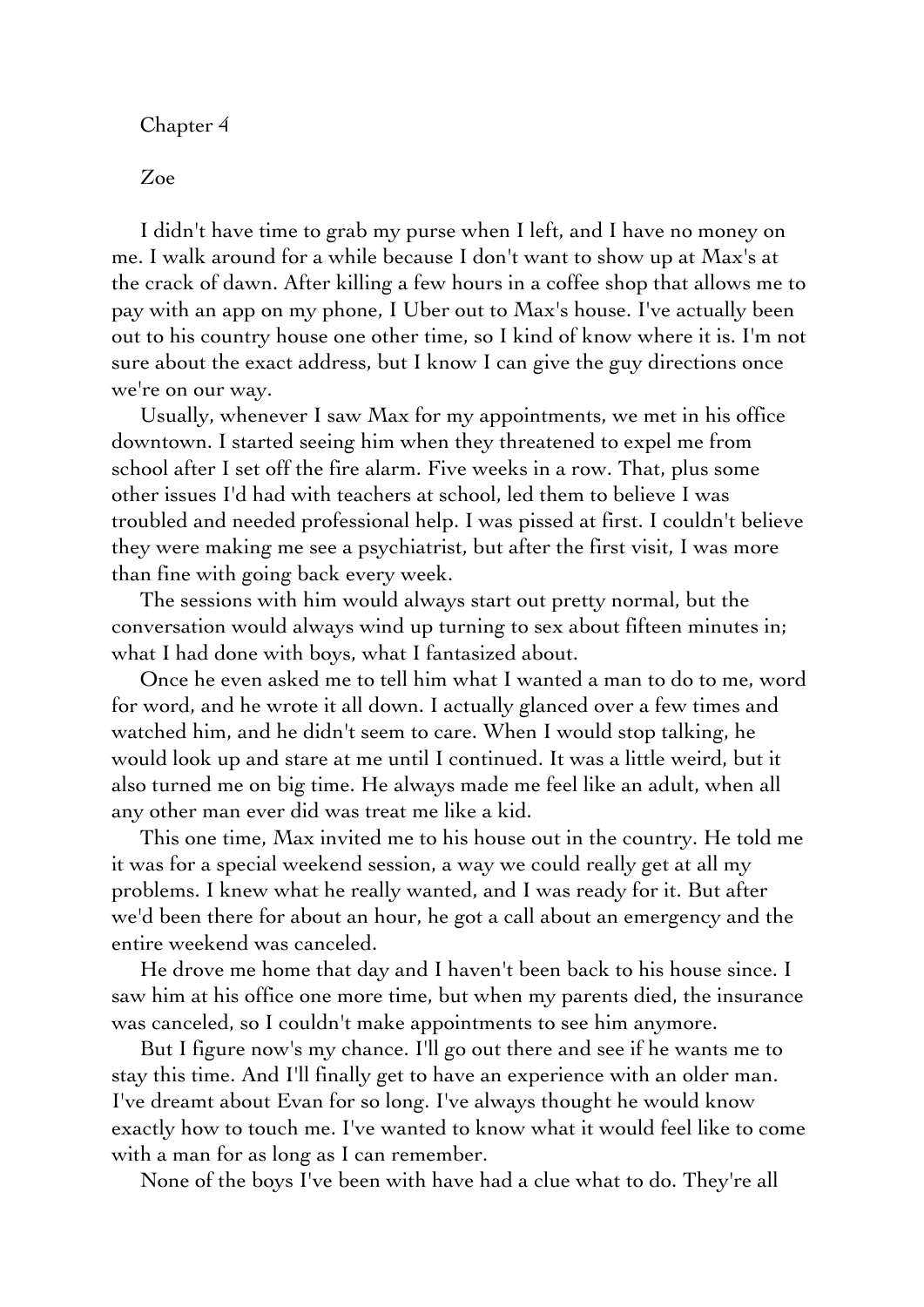idiots. I know what I need is a real man. And if Evan doesn't want me, I'm pretty sure Max will.

"Zoe," Max says when he opens the front door to his massive country estate. "What are you doing here?"

"I didn't know where else to go," I say to him while I look down and twist my foot into the ground. "I really need someone to talk to, and I was kind of hoping we could do that weekend session like we planned." I move my eyes up to meet his without moving my head. I know that kind of thing makes men crazy. My plan is to drive him to the brink of insanity with lust for me. I need to feel a man's arms around me. Right now. "But if you're busy …"

"No … no, Zoe," he says. He looks a bit startled, but his eyes say he's interested. "I happen to be free this weekend. This is quite a surprise, but I'd love to have you stay. Please, come in." Max steps back and gestures for me to enter.

"Is everything okay, Zoe?" Max asks as I drift past him into a vast entryway with hints of the antique décor that fills the rest of the house.

I turn and look at him. "Yes, why?"

He looks me up and down with a crooked smile on his face. "Well, you look like you're wearing your pajamas and you're not carrying a bag or a purse. Did you escape from somewhere?"

I can feel my face getting hot as I look down at my t-shirt and yoga pants and laugh nervously. "Oh, yeah, well, I guess I was in a little bit of a hurry. I was with a … friend … or whatever he is." At first I almost say his name. I've mentioned Evan to Max many times, so he knows how I feel about him. But right now I want Max's full attention. I want his mind to be on me alone.

"What friend is that?" he asks.

I guess I'm not getting out of it that easy. I should have known I couldn't get anything past Max.

"Well, actually … I was with Evan. I didn't feel like being around him, though, so I took off."

"In a hurry, it looks like," he says with another crooked smile.

"Yeah, I guess."

Max closes the door and ushers me into a large sitting room. This is as far as I made it into his house the last time I was here, but this time around I'm going to do everything I can to make sure I wind up in his bed.

"And how was that? Seeing Evan again?"

I watch him pour two drinks out of some fancy glass bottles. I love the way Max is around me. I don't have to say a thing and he treats me like I'm any other adult. Evan, on the other hand …

"The usual. He's always so controlling. He acts like I'm still in high school. Now he wants me to go somewhere with him, and he won't tell me where or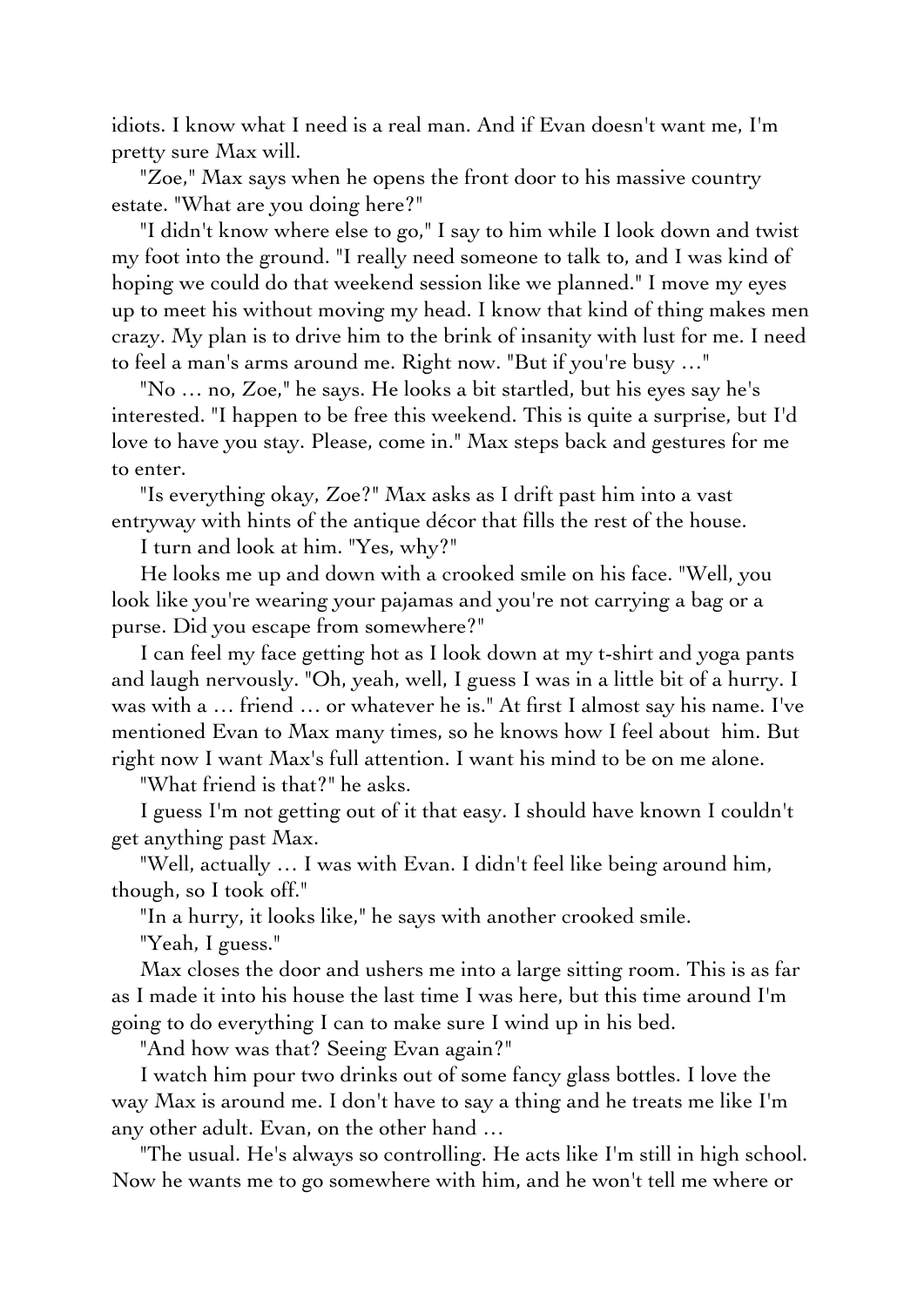why."

Max crosses the room and hands me a drink. I take a sip and immediately love it. It's sweet and tangy and is the color of emeralds. "Mmmm, this is good."

"I thought you might like it. It's called a Midori Sour."

"There's alcohol in here?"

"There is. It's not very strong, but it's a nice brunch beverage," he says with a smile as he raises his glass. "I think we're safe having Midori Sours this early if we say it's for brunch."

I bring my glass up to his and get a little thrill when they clink together. I would never say this to him or anyone, but I feel so fancy sitting here with him, having a drink before noon. I doubt that Evan would ever be this liberal with letting me have a drink. I'm sure he'd wait until the minute I turned twenty-one before he handed me a glass with alcohol in it.

As I stare into Max's eyes, I can't stop thinking about him. About how much I wish it was Evan sitting in front of me. How much I wish it was Evan's eyes that I was staring into right now.

"You look sad, Zoe. Is there anything you want to tell me?"

I watch the green liquid slosh around and listen to the ice cubes that hit the sides of the glass as Max swirls his drink in his hand. Somehow the sounds around me seem to be getting further away. I feel a little sleepy, but I make an effort to focus. I remind myself that this is my chance. "I'm okay," I say, my eyes feeling heavy. "I just wish …"

I pause for a moment, trying to collect my thoughts. I want to be a sexy vixen for Max, but all I can think about is how much I miss Evan. And the longer I sit there, the foggier my head becomes.

"What do you wish, Zoe?"

"I wish that Evan wanted to be around me as much as I want to be around him." I'm surprised by the words that come out of my mouth, but I don't seem to be able to stop them. I keep reminding myself that I came here to seduce Max. So why am I talking about Evan? "I just feel like he hates me or something."

"I doubt that very much. Maybe it's a lot for him to suddenly have someone to take care of."

"But that's the thing," I say, taking another drink of the sweet liquid. "He doesn't have to take care of me. I never asked him to do that. I'm an adult now and I don't need him to …" Then right in the middle of my sentence I lose my train of thought. My entire body is starting to feel funny and my muscles have become weak. I can barely lift the glass to my mouth and I can't remember anything I wanted to say to Max.

All I can think of is how much I want to be with Evan right now. That I